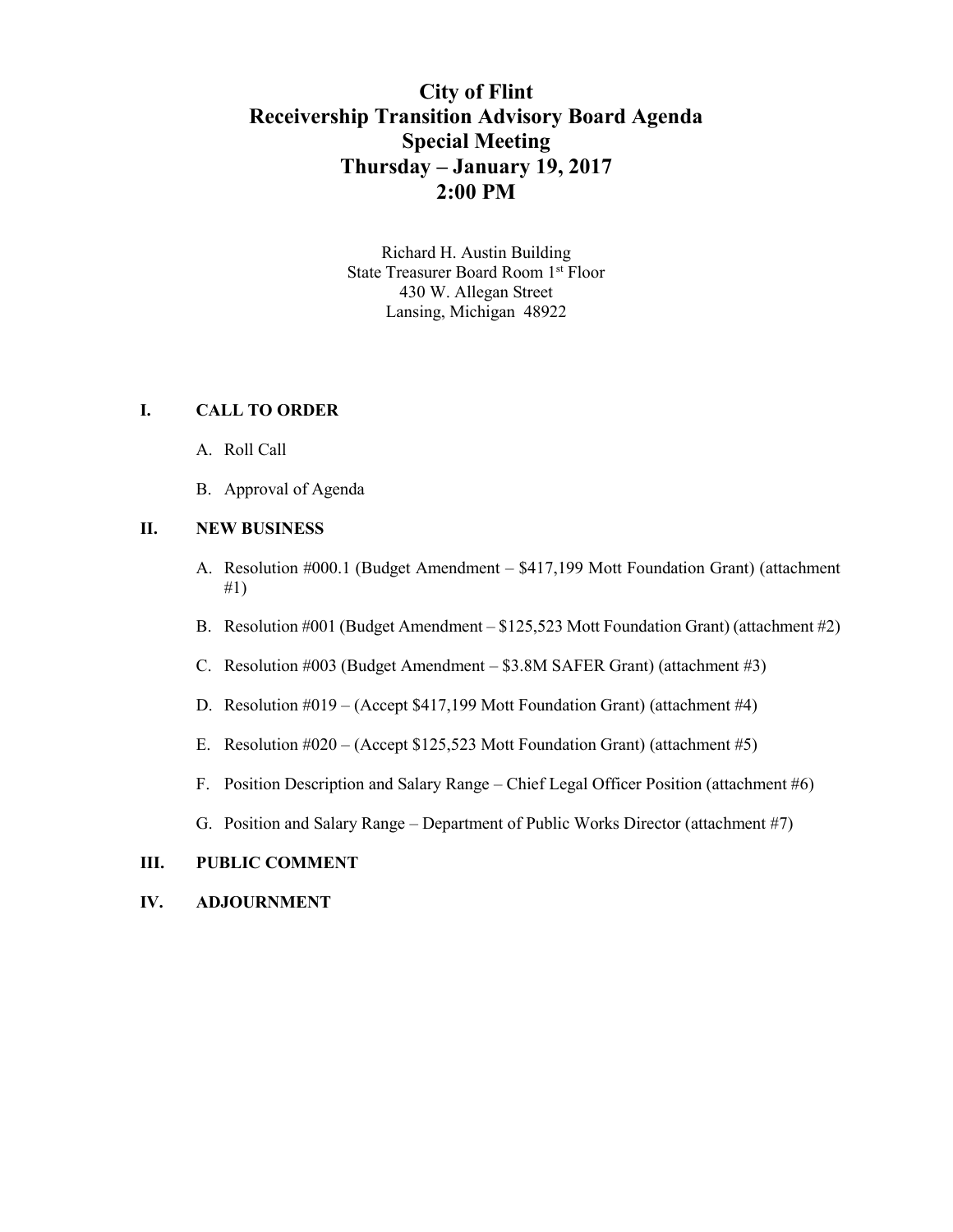Attachment #1

190000.1

SUBMISSION NO.: CA3242016

PRESENTED:  $\frac{12-19-16}{9}$ 

ADOPTED: —

# RESOLUTION AUTHORIZING THE AMENDMENT OF THE 2016-17 ADOPTED BUDGET FOR C.S. MOTT GRANT #2016-00651 IN THE AMOUNT OF S417,199.00

## BY THE ADMINISTRATION:

Whereas, the Charles Stewart Mott Foundation wishes to assist the City of Flint's financial recovery process,

Whereas, Grant #2016-00651 has been awarded in the amount of \$417,199.00 for Financial Recovery Technical Assistance, and

Whereas the FY17 adopted budget must be amended to include the awarded funds,

IT IS RESOLVED that the appropriate City officials are authorized to do all things necessary to abide by the terms of C.S. Mott Grant # 2016-00651in the amount of \$417,199.00, to appropriate revenue and expenditure amounts using grant code LCSM17-FRTA, and to make the grant funds available in the current and any subsequent fiscal years that funding continues to remain available by the grantor.

APPROVAL:

As to Form:  $\sim$  J Legal Officer

Sylvester Jones, City Administrator

Kerry Nelson, Council President

PRESENTED TO CITY COUNCIL: i—o?--≤io'7 ADOPTED BY CITY COUNCIL:  $1 - 09 - 2017$ 

As to Funding:

David Sabuda, Chief Financial Officer

Zaren St. Steauer

Dx Karen W. Weaver, Mayor

RECEIVERSHIP TRANSITION ADVISORY BOARD: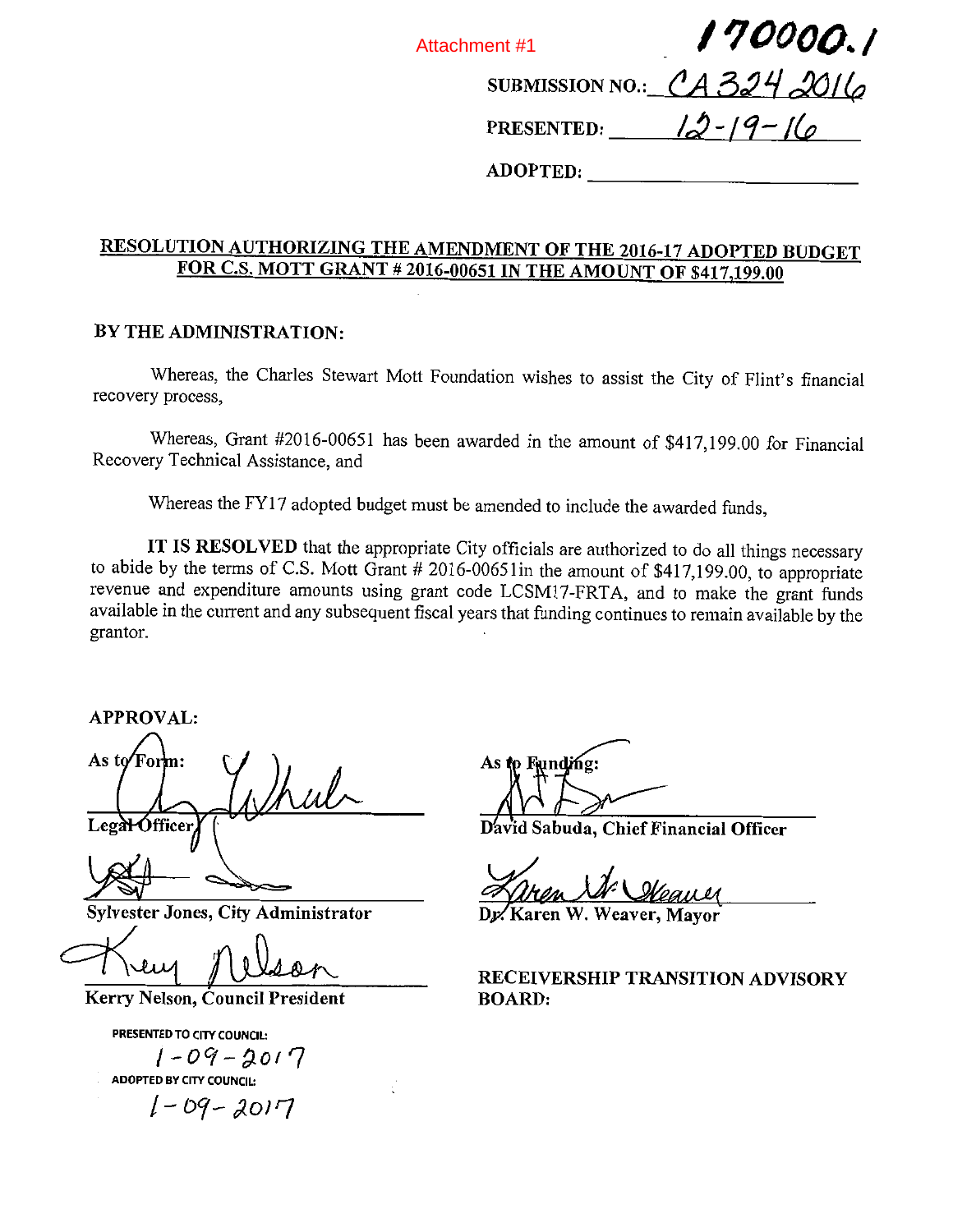## RESOLUTION STAFF REVIEW FORM

DATE: December 15, 2016

Agenda Item Title: RESOLUTION AUTHORIZING THE AMENDMENT OF THE 2016-17 ADOPTED BUDGET FOR C.S. MOTT GRANT #2016-000651 IN THE AMOUNT OF \$417,199.00

Prepared By: Tamar Lewis, Budget & Grants Administrator

Background/Summary of Proposed Action: Recognizing <sup>a</sup> need for financial assistance with the costs of facilitating financial recovery technical assistance, the C.S. Mott Foundation has awarded and the City has accepted grant funds in the amount of  $$417,199.00$  for the following:

| <b>Position</b>         | Amt              |
|-------------------------|------------------|
|                         |                  |
| Grant Writer            | 120,000.00<br>\$ |
| DPW Director - partial  | 77,199.00        |
| <b>Executive Search</b> | 100,000.00       |
| Economic Development    | 60,000.00        |
| Rebuild Flint The Right |                  |
| Way                     | <u>60,000.00</u> |
| <b>TOTAL:</b>           | \$417,199.00     |

### Financial Implications:

**Budgeted Expenditure:** Yes  $N_0 X$  Please explain, if no: The funds will be added to the budget and encumbered upon approval of this resolution.

Account #: Various Accounts under Grant Code LCSMOTT17-FRTA

 $Pre-encumbered:$  Yes No X Requisition #

Other Implications (i.e., collective bargaining:

**Staff Recommendation:**  $\diagdown$  Approval of this resolution is recommended.

Approval: \_\_\_\_\_\_\_\_\_\_\_\_\_\_\_\_\_\_\_\_\_\_\_\_\_

Sylvester Jones, Jr. City Administrator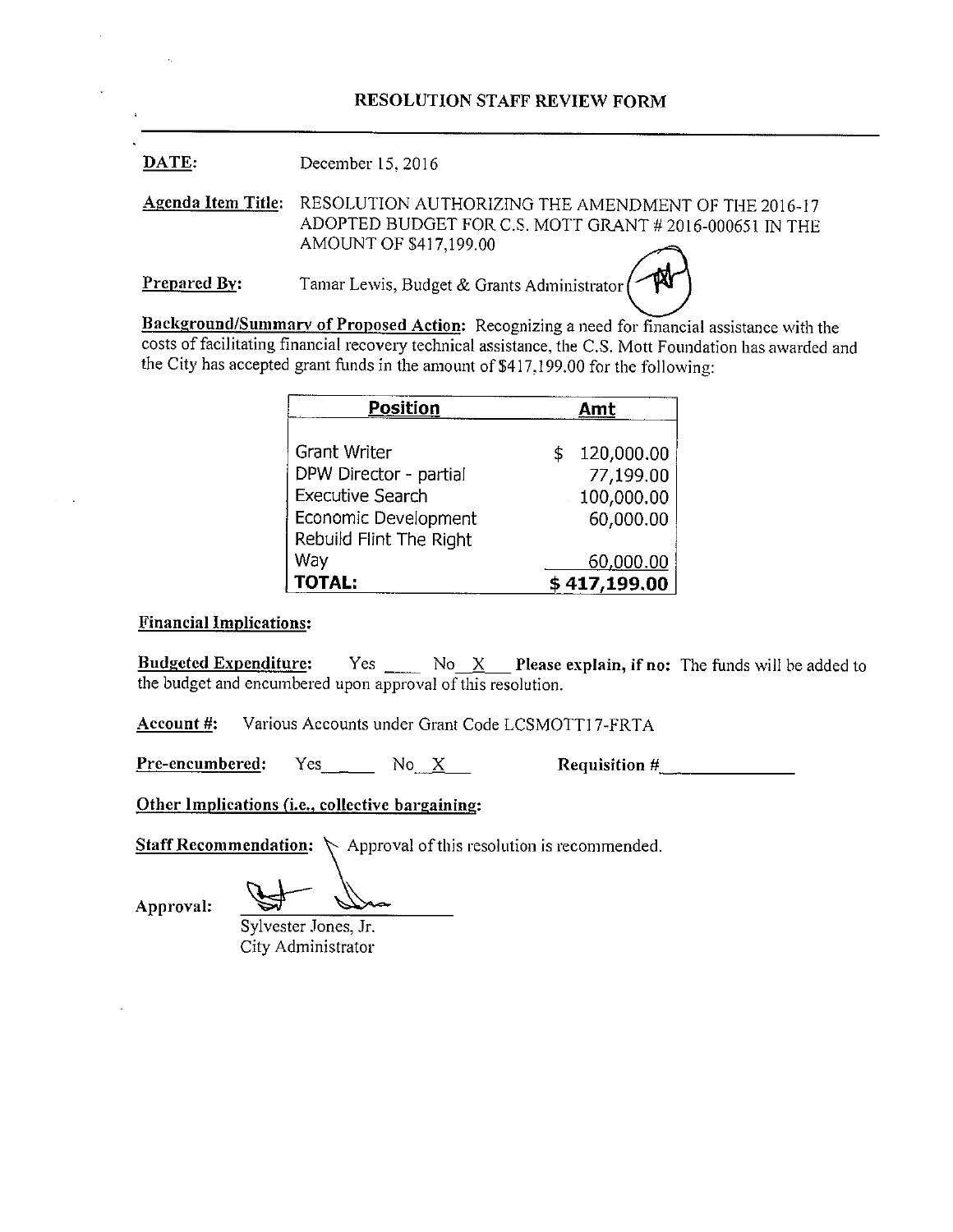|   |                             |             | 10.49%               | 16,954.00           | 10%               |              |
|---|-----------------------------|-------------|----------------------|---------------------|-------------------|--------------|
|   | <b>Position</b>             | <b>Wage</b> | <b>Direct Fringe</b> | <b>Other Fringe</b> | <b>Retirement</b> | <u>Amt</u>   |
|   | <b>Grant Writer</b>         | 120,000.00  |                      |                     |                   | 120,000.00   |
| 2 | DPW Director - partial      | 50,000.00   | 5,245.00             | 16,954.00           | 5,000.00          | 77,199.00    |
|   | Executive Search            |             |                      |                     |                   | 100,000.00   |
| 4 | Economic Development        |             |                      |                     |                   | 60,000.00    |
| 5 | Rebuild Flint The Right Way |             |                      |                     |                   | 60,000.00    |
|   | <b>TOTAL:</b>               |             |                      |                     |                   | \$417,199.00 |

| 1                | 101 - 172 100 - 801 000 | 120,000.00 |          |          |          | 120,000.00 |
|------------------|-------------------------|------------|----------|----------|----------|------------|
|                  |                         |            |          |          |          |            |
|                  | 202 - 442 100 - 702 000 | 12,500.00  |          |          |          | 12,500.00  |
|                  | 203 - 442 100 - 702 000 | 12,500.00  |          |          |          | 12,500.00  |
|                  | 590 - 442 100 - 702 000 | 12,500.00  |          |          |          | 12,500.00  |
|                  | 591 - 442 100 - 702 000 | 12,500.00  |          |          |          | 12,500.00  |
|                  | 202 - 442 100 - 719 100 |            | 1,311.25 |          |          | 1,311.25   |
|                  | 203 - 442 100 - 719 100 |            | 1,311.25 |          |          | 1,311.25   |
|                  | 590 - 442 100 - 719 100 |            | 1,311.25 |          |          | 1,311.25   |
| 2                | 591 - 442 100 - 719 100 |            | 1,311.25 |          |          | 1,311.25   |
|                  | 202 - 442 100 - 719 157 |            |          |          | 1,250.00 | 1,250.00   |
|                  | 203 - 442 100 - 719 157 |            |          |          | 1,250.00 | 1,250.00   |
|                  | 590 - 442 100 - 719 157 |            |          |          | 1,250.00 | 1,250.00   |
|                  | 591 - 442 100 - 719 157 |            |          |          | 1,250.00 | 1,250.00   |
|                  | 202 - 442 100 - 719 200 |            |          | 4,238.50 |          | 4,238.50   |
|                  | 203 - 442 100 - 719 200 |            |          | 4,238.50 |          | 4,238.50   |
|                  | 590 - 442 100 - 719 200 |            |          | 4,238.50 |          | 4,238.50   |
|                  | 591 - 442 100 - 719 200 |            |          | 4,238.50 |          | 4,238.50   |
|                  |                         |            |          |          |          |            |
| 3                | 101 - 270 100 - 801 000 | 100,000.00 |          |          |          | 100,000.00 |
|                  |                         |            |          |          |          |            |
| $\overline{a,5}$ | 101 - 690 100 - 801 000 | 120,000.00 |          |          |          | 120,000.00 |

 $$390,000.00 \t$ 5,245.00 \t$ 16,954.00 \t$ 5,000.00 \t$ 417,199.00}$ 

 $\overline{\phantom{a}}$ 

 $\sim$   $\epsilon$ 

 $\sim 10^{11}$  km s  $^{-1}$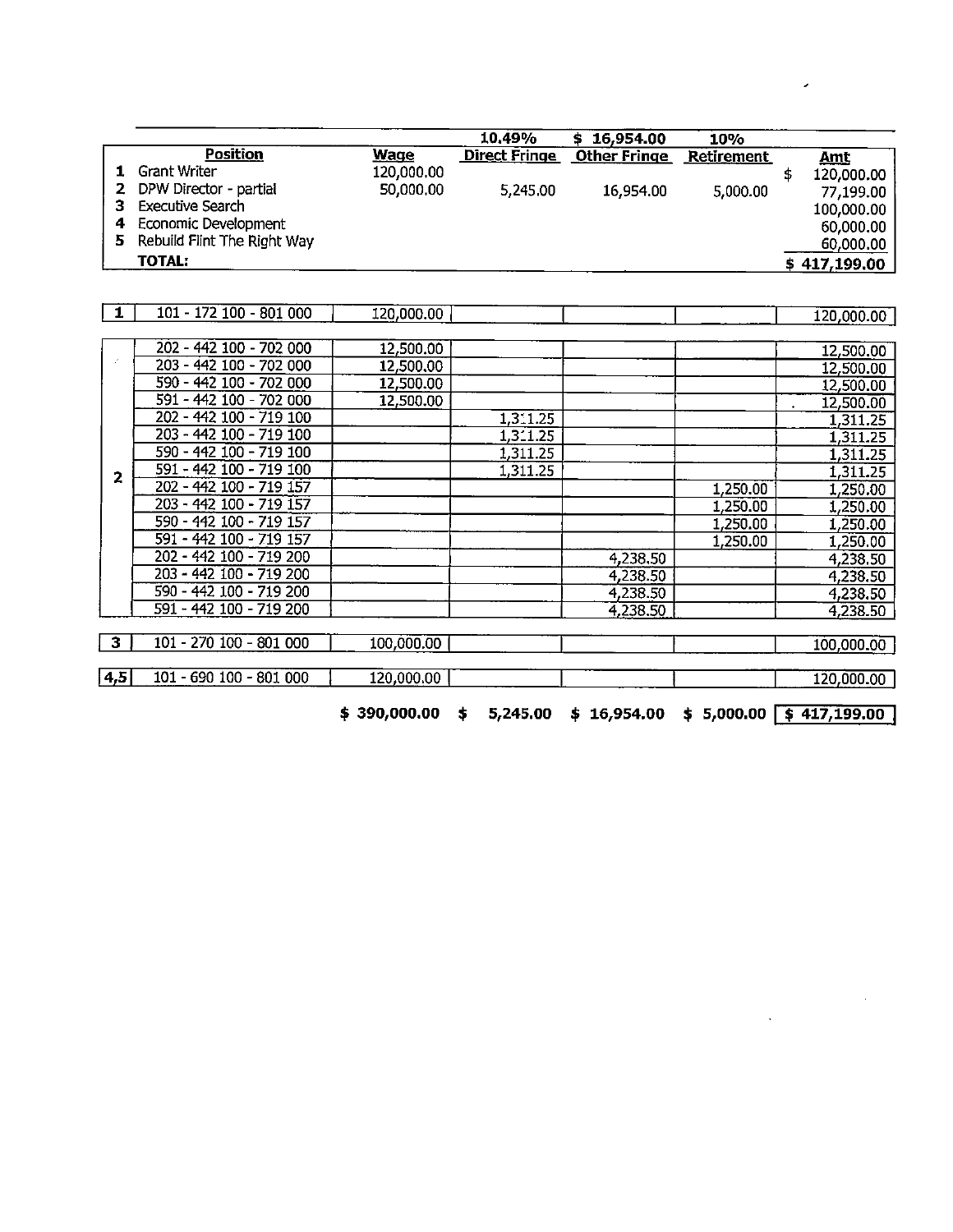

December 2, 2016

 $\overline{\mathbf{u}}$ 

The Honorable Karen Weaver, Mayor City of Flint 1101 S. Saginaw Street Flint, Ml 48502-1420

## Project: Financial Recovery Technical Assistance (Grant No. 2016-00651)

Dear The Honorable Mayor Weaver:

We are pleased to inform you that, in response to your grant proposal dated August 26, <sup>2016</sup> ("Grant Proposal"), the Charles Stewart Mott Foundation has approved <sup>a</sup> grant in the amount of up to \$417,199 to the City of Flint ("you" or the "City") for the above-referenced project for the period September 1,2016 through March 31, 2018.

This grant is being made in accordance with the following budget:

| Consulting Services            |           |
|--------------------------------|-----------|
| Economic Development           | \$60,000  |
| Rebuilding Flint the Right Way | 60,000    |
| Grant Writer                   | 120,000   |
| <b>Executive Search</b>        | 100,000   |
| DPW Director-partial.          | 77.199    |
| Total                          | \$417,199 |

This is <sup>a</sup> one-time only grant and <sup>a</sup> renewal for any or all of the budget line items should not be anticipated.

### Grant Payments

Subject to the grant conditions specified below, this grant will be paid as follows:

- 1. The initial grant payment of \$40,000 for one-third of the Economic Development and Rebuilding Flint the Right Way under the Consulting Services line item of the budget, contingent upon:
	- a) our receipt of the signed commitment letter;
	- h) satisfactory verification of acceptance of the Mott Foundation grant by the Flint City Council and the Receivership Transition Advisory Board (RTAB);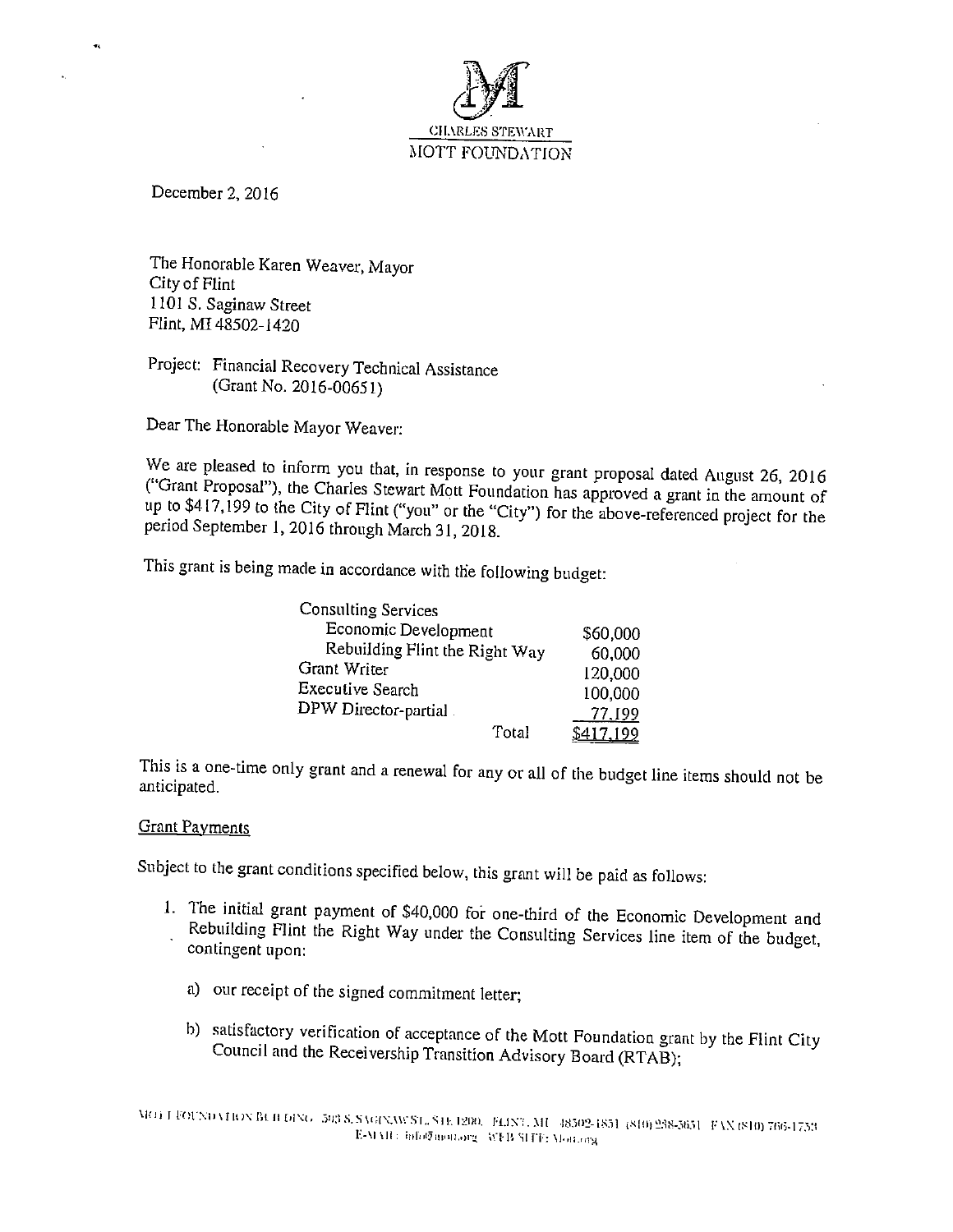Attachment #2

I 700o/

SUBMISSION NO.:  $CA$ PRESENTED:  $12 - 19 - 16$ 

ADOPTED:

## RESOLUTION AUTHORIZING THE AMENDMENT OF THE 2016-17 ADOPTED BUDGET FOR C.S. MOTT GRANT #2013-00398.02 IN THE AMOUNT OF \$125,523.00

## BY THE ADMINISTRATION:

Whereas, the Charles Stewart Mott Foundation wishes to assist organizations scheduling events within the City of Flint who may need financial assistance with event costs,

Whereas, Grant  $# 2013-00398.02$  has been awarded in the amount of  $$125,523.00$  for Event Policing and Public Safety, and

Whereas the FY17 adopted budget must be amended to include the awarded funds,

IT IS RESOLVED that the appropriate City officials are authorized to do all things necessary to abide by the terms of C.S. Mott Grant #2013-00398.02 in the amount of \$125,523.00, to appropriate revenue and expenditure amounts using grant code LCSMI 6EVENTS. and to make the grant funds available in the current and any subsequent fiscal years that funding continues to remain available by the grantor.

APPROVAL:

As to Korm:

Stacy Erwin Cakes, Chief Legal Officer

Sylvester, Jones, City Administrator

Kerry Nelson, Council President

PRESENTED TO CITY COUNCIL:

 $1 - 04 - 201$ ADOPTED BY CITY COUNCIL:

 $1 - 09 - 2017$ 

s to Funding:

David Sabuda, Chief Financial Officer  $Tr 211$ 

 $\mathcal{L}$ Dp'Karen W. Weaver, Mayor

RECEIVERSHIP TRANSITION ADVISORY BOARD: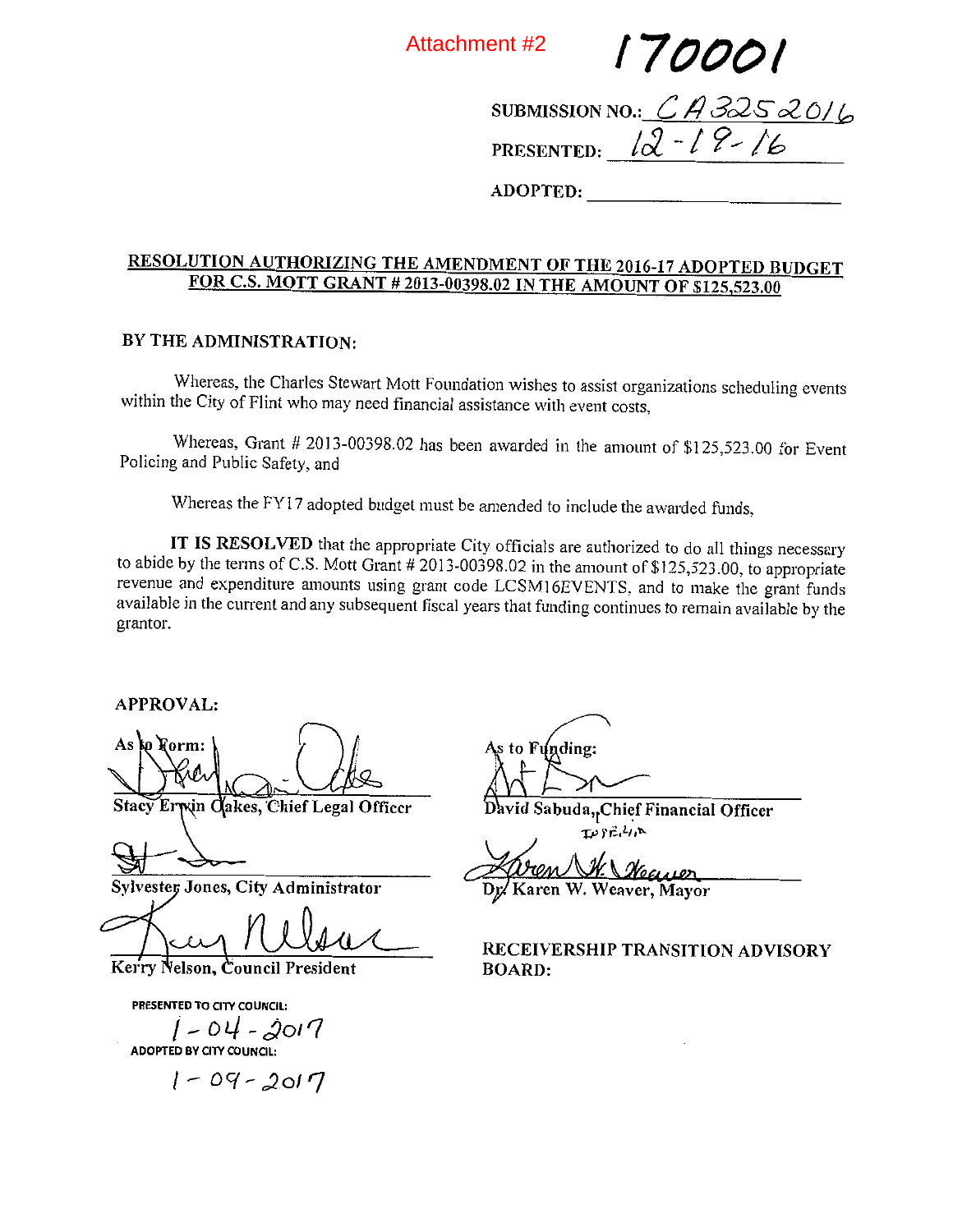## RESOLUTION STAFF REVIEW FORM

DATE: December 13, 2016

Agenda Item Title: RESOLUTION AUTHORIZING THE AMENDMENT OF THE 2016-17 ADOPTED BUDGET FOR C.S. MOTT GRANT # 2013-00398.02 IN THE AMOUNT OF \$125,523.00

**Prepared By:** Tamar Lewis, Budget & Grants Administrator

Background/Summary of Proposed Action: Recognizing a need in the community for financial assistance with the costs of facilitating community events, the C.S. Mott Foundation has awarded and the City has accepted funds to provide for the cost of police and traffic engineering services for special events held for the general public.

| <b>Event</b>                    | Amt            |
|---------------------------------|----------------|
| Juneteenth Celebration          | 3,939.92<br>\$ |
| Flint LGBT Pride Festival       | 8,000.00       |
| Sloan Museum Summer Auto Fair   |                |
| Flint July 4th Festival         | 12,308.40      |
| Buckham Alley Fest              | 300.00         |
| Genesee County Gospel Festival  | 10,043.60      |
| 35th Annual Flint Jazz Festival | 14,153.58      |
| Back to the Bricks              | 47,509.68      |
| Crim Festival of Races          | 22,617.15      |
| Bikes on the Bricks             | 6,650.52       |
|                                 |                |

## TOTAL: \$ 125,522.85

Financial Implications:

**Budgeted Expenditure:** Yes  $\_\_\_\_\$  No<sub>\_X</sub>\_ Please explain, if no: The funds will be added to the budget and encumbered upon approval of this resolution.

| Account #:                   |                           | $296 - 443.201 \& 315.100 - 580.000 \& 801.900$           |                                             |  |
|------------------------------|---------------------------|-----------------------------------------------------------|---------------------------------------------|--|
|                              | $296 =$ Other Grants Fund |                                                           |                                             |  |
|                              |                           | $443.201$ = Traffic Engineering                           |                                             |  |
|                              |                           | $315.100$ = Patrol Bureau-Admin                           |                                             |  |
|                              |                           | $580.000 = Local Grant$                                   |                                             |  |
|                              |                           |                                                           | $801.900$ = Professional Service-Intracity  |  |
| Pre-encumbered:              | Yes $\frac{1}{2}$         | No X                                                      | <b>Requisition #</b>                        |  |
|                              |                           | Other Implications ( <i>i.e.</i> , collective bargaining: |                                             |  |
| <b>Staff Recommendation:</b> |                           |                                                           | Approval of this resolution is recommended. |  |

Approval:

Sylvester Jones, Jr. City Administrator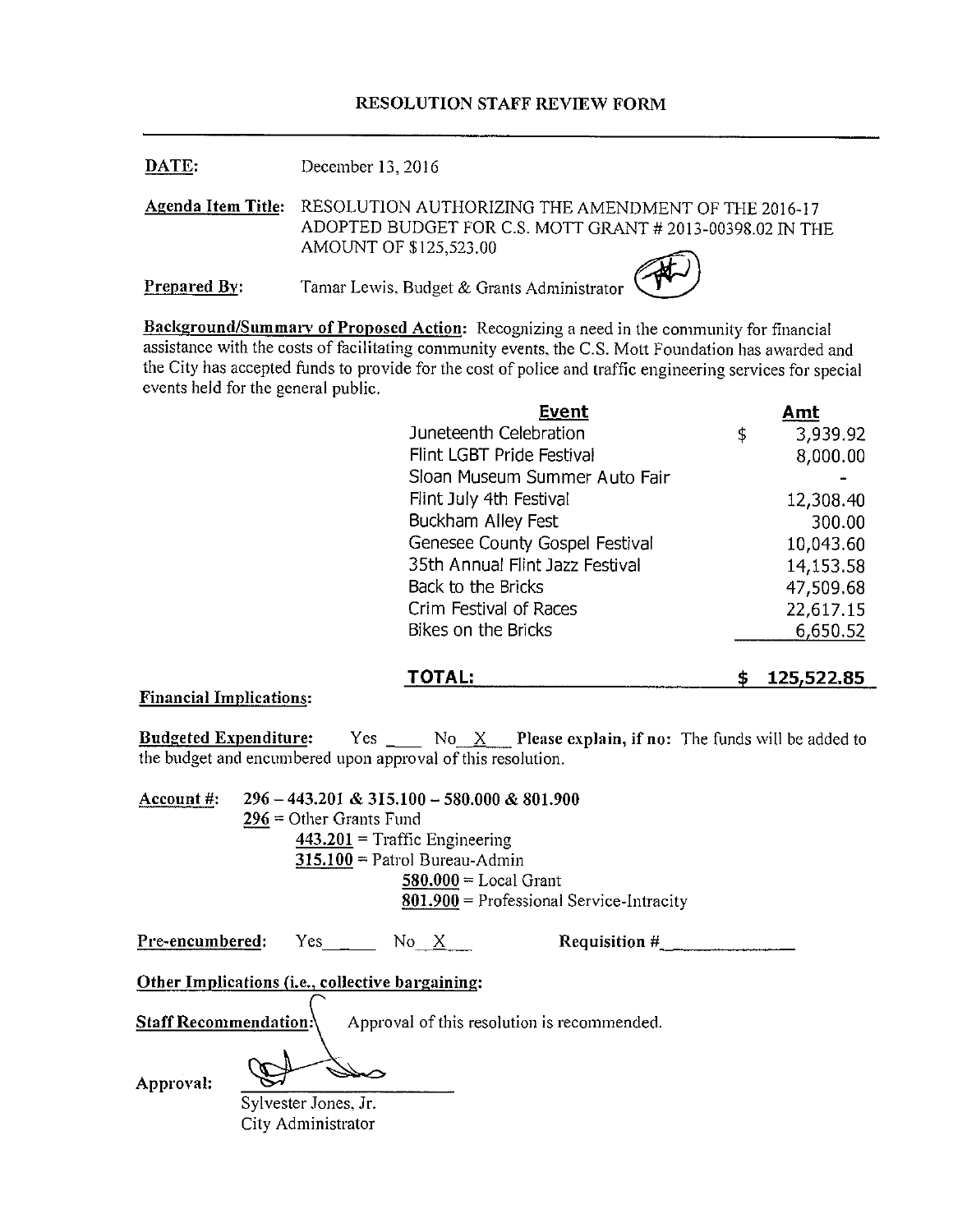

December 2, 2016

The Honorable Karen Weaver, Mayor City of Flint 11013. Saginaw Street Flint, MI 48502-1420

Project: Event Policing and Public Safety (Grant No. 2013-00398.02)

Dear Mayor Weaver:

We are pleased to inform you that the Charles Stewart Mott Foundation has approved <sup>a</sup> grant in the amount of\$ 125,523 to the City of Flint for the above-referenced project for the period June 1,2016 through September 30, 2016.

### Grant Payments

This grant will be paid upon receipt of your acceptance.

The Mott Foundation reserves the right to discontinue, modify, or withhold any payments that might otherwise be due under this grant, to require <sup>a</sup> refund of any unexpended grant funds, or both, if, in the Mott Foundation's judgment, any of the following occur:

- 1. Grant funds have been used for purposes other than those contemplated by this commitment letter.
- 2. Such action is necessary to comply with the requirements of any law or regulation affecting either your organization's or the Mott Foundation's responsibilities under the grant.
- 3. Your organization's performance under the grant has not been satisfactory. The Mott Foundation in its sole and absolute discretion will determine whether performance has been satisfactory.

The Mott Foundation's judgment on these matters will be final and binding.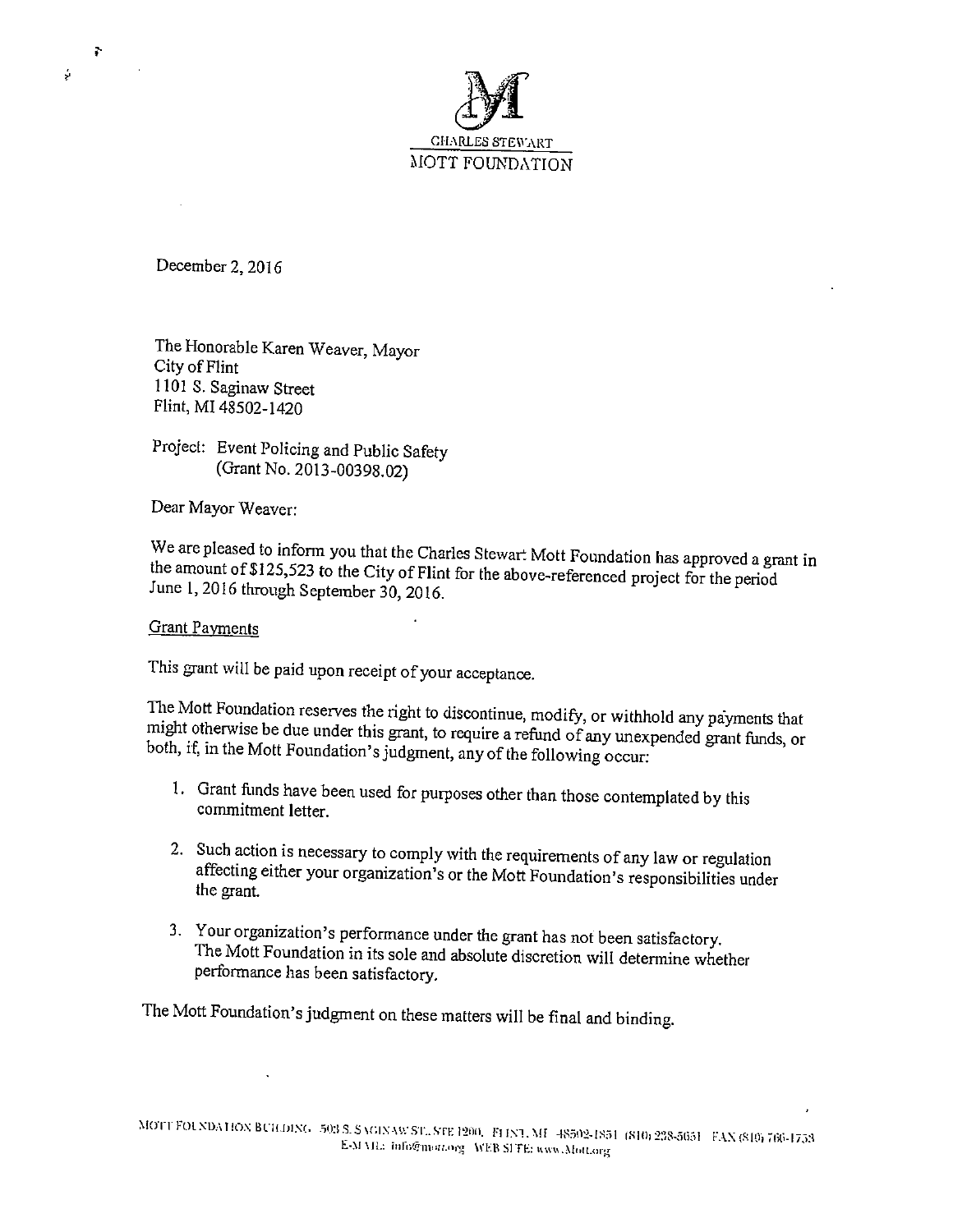The Honorable Karen Weaver December 2, 2016 Page <sup>2</sup> (#2013-00398.02)

Ä

J.

## Mott Foundation Contact Person and Resources

Please direct all correspondence and questions relating to this grant to Jennifer Acree, Associate Program Officer.

For general information regarding Mott Foundation grant procedures and other grant related questions, we encourage you to visit the Grantee Resources section of our website at http://www.mott.org/grantee-resources/.

Another resource available to grantees is the Grantee Toolbox. The Toolbox provides real-time information on your grant's reporting requirements and clue dates. By using the Toolbox, you may view <sup>a</sup> copy of this commitment letter, enable or disable report reminders, download copies of foims, and upload required reports directly to the Mott Foundation. For more information about the Toolbox, contact your program officer or login at https://toolbox.mott.org/. Login information will be emailed automatically to your grant's primary project contact, Karen Weaver, who can add additional users.

## Use of Grant

Under United States law, Mott Foundation grant funds may be expended only for charitable, scientific, literary, religious, or educational purposes, as specified in section 170(c)(2)(B) of the Internal Revenue Code of 1986, as amended. This grant is to be expended solely in support of the objectives detailed in your proposal submitted August 26, 2016.

Your organization shall not, directly or indirectly, engage in, support or promote violence or terrorist activities.

Your organization confirms that this project is under its complete control. Your organization further confirms that it has and will exercise control over the process of selecting any consultant, that the decision made or that will be made on any such selection is completely independent of the Mott Foundation, and further, that there does not exist an agreement, written or oral, under which the Mott Foundation has caused or may cause the selection of <sup>a</sup> consultant.

Mott Foundation grant funds may not be used for lobbying expenditures.

Mott Foundation grant funds may not be used for re-granting to secondary organizations.

Your organization may charge this grant only for expenditures incurred or services performed during the grant period specified in this letter.

Your organization may charge this grant only for line item expenditures that were included in your approved budget as referenced in the "Reports" section of this letter. The addition of new line items must have the prior written approval of the Mott Foundation.

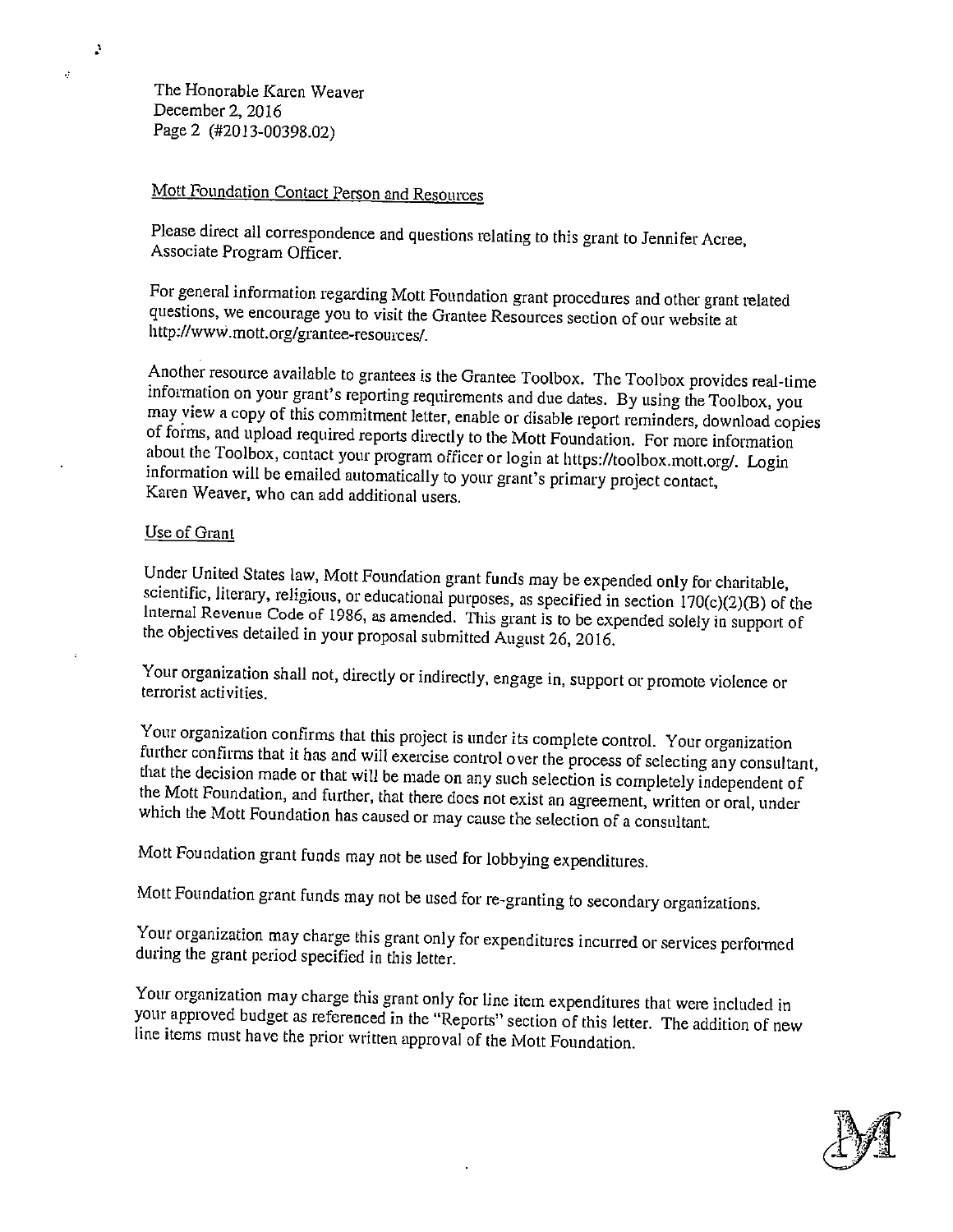The Honorable Karen Weaver December 2, 2016 Page <sup>3</sup> (#2013-00398.02)

### Grant Accounting

 $\boldsymbol{\Sigma}$ 

į,

Your organization is required to maintain financial records for expenditures and receipts relating to this grant, retaining these records and other supporting documentation for five years after the grant's termination date.

Your organization is also required to permit the Mott Foundation to have reasonable access to your files, records, and personnel during the term of this grant and for five years thereafter for the purpose ofmaking financial audits, verifications, or program evaluations.

### Reports

The Mott Foundation requires the following report be submitted for this grant:

For the period ending September 30, 2016, <sup>a</sup> report is due February 1, 2017.

The report must include the following parts, which must be submitted together:

- I. A narrative report summarizing what was accomplished by the expenditure of funds, including <sup>a</sup> description of progress made toward achieving the goals of the project.
- 2. <sup>A</sup> financial report showing the approved budget, expenditures against each line item since the start of the grant, and balances remaining (or overruns) for each line item. For the final report, you must explain all overrun variances that exceed both one thousand dollars (\$1,000) and ten percent (10%) of the budgeted line item amount.

Your organization must report against the approved budget of \$125,523 submitted on August 26, 2016 (which may be greater than the amount of the Mott Foundation grant). If the approved budget covers multiple years, each report should include cumulative expenditures since the beginning of the grant period. The report must also include <sup>a</sup> summary of all funding received for this project (listed by source and grant period).

Copies of reporting forms can be downloaded from the Grantee Toolbox and your required reports can be submitted online via the Toolbox, login at https://toolbox.mott.org/.

### Undisbursed Funds

Your organization is required to return any undisbursed project funds on <sup>a</sup> prorata basis to the Mott Foundation within two monlhs after the end of this grant. The prorata refund is computed by multiplying the total undisbursed project funds by the ratio of Mott Foundation funding to total finding received for this project for the grant period. Any refund of less than \$100 will be waived.

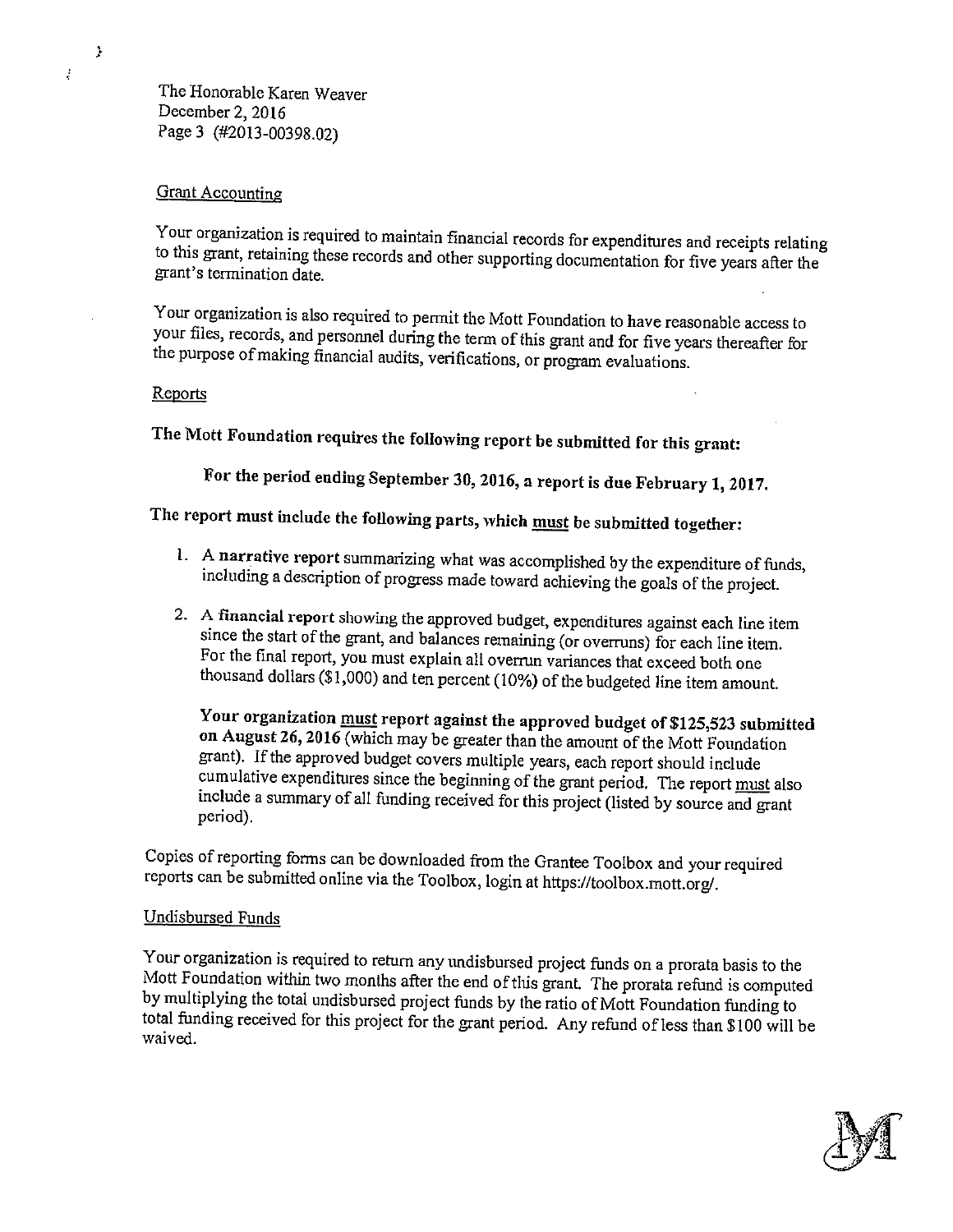The Honorable Karen Weaver December 2, 2016 Page 4 (#2013-00398.02)

### Compliance with Laws

Your organization may not use any portion of the grant funds to undertake any activity for any purpose other than one specified in section  $170(c)(2)(B)$  of the Internal Revenue Code. Further, the Mott Foundation resetves the right to discontinue, modify, or withhold any payments that might otherwise be due under this grant or to require <sup>a</sup> refund of any unexpended grant funds if, in the Mott Foundation's judgment, such action is necessary to comply with the requirements of any law or regulation.

## Public Information

The Mott Foundation will include information on this grant in its periodic public reports. The Mott Foundation also welcomes grantees to make announcements of grants upon return of this signed commitment letter. A copy of any release should be sent to the Mott Foundation's Communications Department prior to its dissemination. The department is available to provide assistance in your communications efforts.

### **Acceptance**

This letter contains the entire agreement between your organization and the Charles Stewart Mott Foundation, and there are no conditions or stipulations, oral or written, governing the use of the grant funds other than those contained in this letter.

If your organization agrees to the grant conditions as stated, please return, in the enclosed envelope, one complete copy of this letter with the original signature of an appropriate representative of your organization in the space provided. In countersigning this letter, this individual represents to the Mott Foundation that he/she has the authority to sign this letter on the organization's behalf.

This grant may be withdrawn if the Mott Foundation has not received your acceptance within one month from the date of this letter.

On behalf of the Mott Foundation, I would like to extend our best wishes for the success of this endeavor,

Sincerely,

?7ya~  $\bigcap_{i=1}^n A_{i}$ 

Mary A. Gailbreath Vice President-Administration and Secretary/Treasurer

MAG:jap



 $\overline{\mathbf{r}}$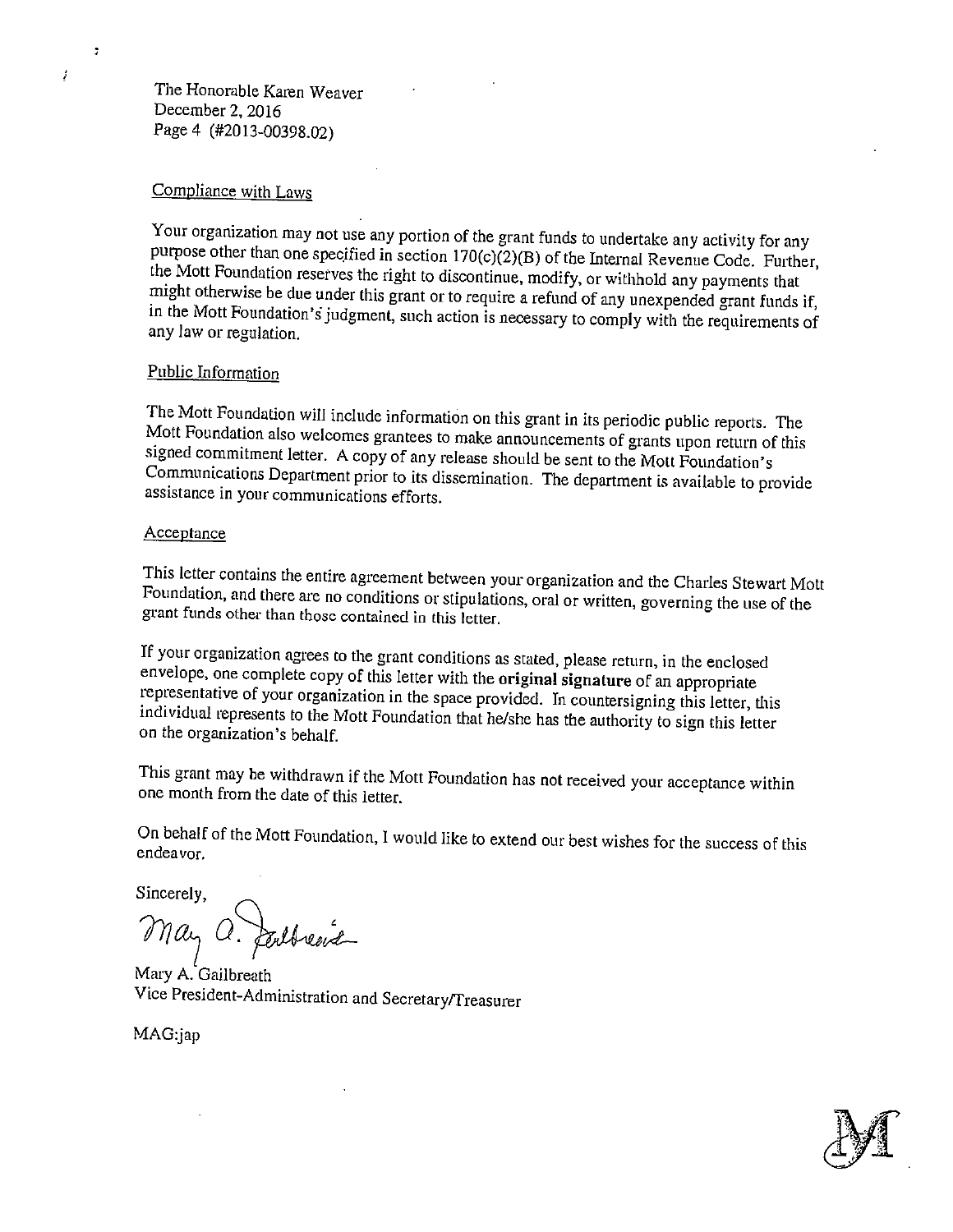Attachment #3 / 7 0003 SUBMISSION NO.:  $CAG272016$ 

PRESENTED:  $1228-16$ 

ADOPTED:

## RESOLUTION AUTHORIZiNG A BUDGET AMENDMENT FOR GRANT AGREEMENT # EMW-2015-FH-00796 WITH THE US DEPARTMENT OF HOMLAND SECURITY, FEDERAL EMERGENCY MANAGEMENT AGENCY/GRANT PROGRAMS DIRECTORATE IN THE AMOUNT OF \$3,767,280.00

### BY THE ADMINISTRATION:

WHEREAS, The City of Flint Fire Department has applied for and was notified that its Staffing for Adequate Fire and Emergency Response (SAFER) Grant application was awarded fimding through the US Department of Homeland Security, Federal Emergency Management Agency/Grant Programs Directorate, and has accepted Federal grant award #EMW-2015-FH-00796 for <sup>a</sup> two (2) year period beginning March 1, 2017 and ending February 28, 2019, in the amount of \$3,767,280.00; and

IT IS RESOLVED, That the appropriate City Officials are authorized to do all things necessary to amend the adopted budget for FY17 and any subsequent fiscal years that the hinds continue to remain available from the grantor to fund Fire Department staff in the amount of \$3,767,280.00 under City grant code # FFEMA17SAFER, and to comply with the terms and conditions of grant agreement #EMW-2015-FH-00796 with the US Department of Homeland Security, Federal Emergency Management Agency/Grant Programs Directorate.

ADMINISTRATIO Asto Form:

Stacy Erwif Qakes, Chief Legal Officer

Sylvester Jones, Jr., City Administrator, or Karen W. Weaver, Mayor

Kerry Nelson, Council President

PRESENTED TO CITY COUNCIL:

 $|-D+2O/7|$ <br>ADOPTED BY CITY COUNCIL:

 $1 - D9 - 2017$ 

As to Finances:

d Sabuda, Interim Chief Financial Officer

C~rJNCIL: ~it—~--—--——~ ~%~IERSHIP TRANSITION ADVISORY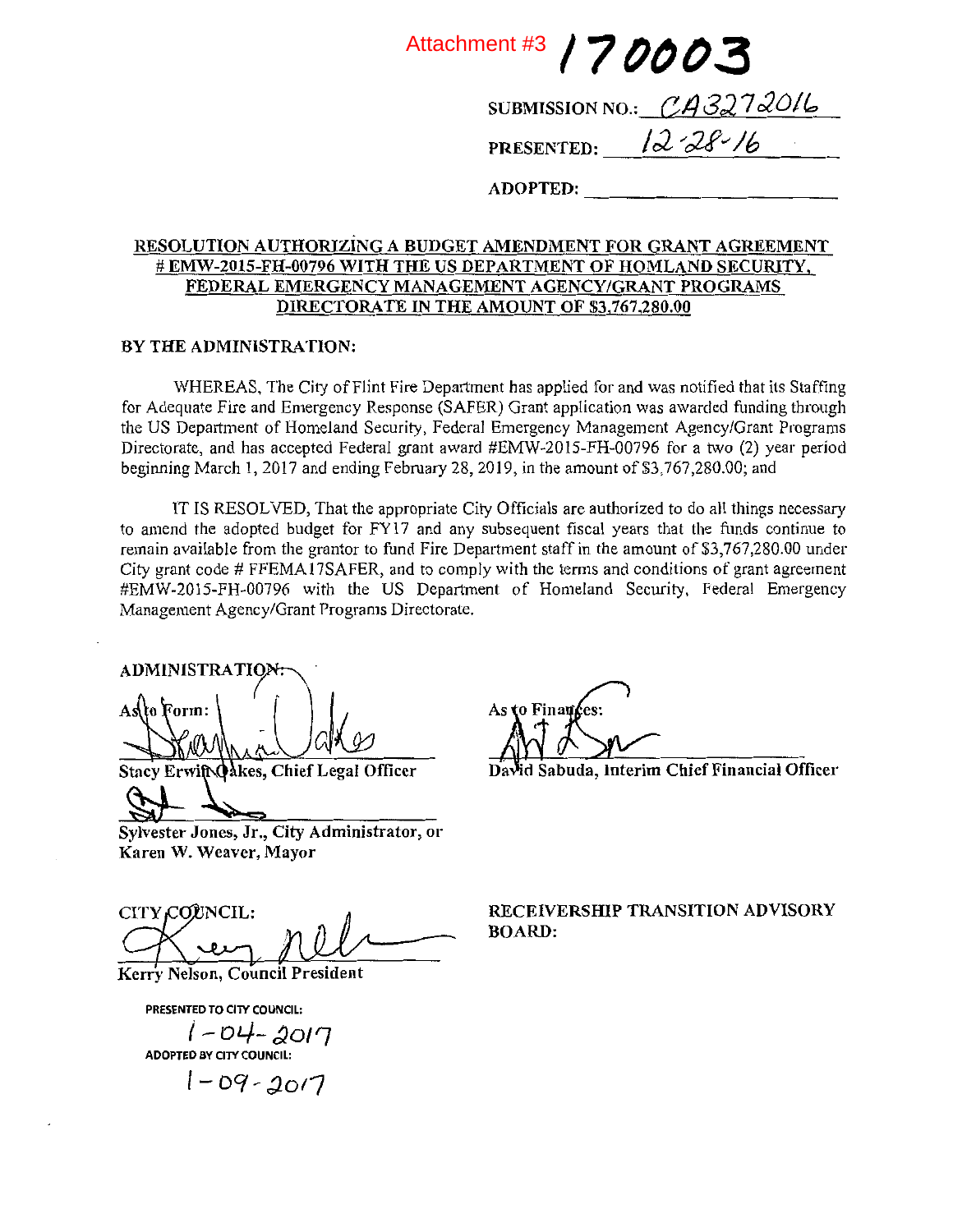# RESOLUTION STAFF REVIEW

DATE: December 20, 2016

Agenda Item Title: Staffing for Adequate Fire and Emergency Response (SAFER) #EMW-2015-FH-00796

Prepared By: Sgt. Carrie Edwards-Clemons, Emergency Medical Services Coordinator City of Flint Fire Department

Background/Summary of Proposed Action: Resolution authoring acceptance of the SAFER grant #EMW-2015-FH-00796 from the US Department of Homeland Security, Federal Emergency Management Agency/Grant Programs Directorate in the amount of \$3,767,280.00 to pay the salary and benefits for 33 Firefighter positions for <sup>a</sup> two (2) year period beginning March 1,2017 and ending February 28, 2019.

Financial Implications: The City is not required to retain the grant funded firefighters after the granting period. The City is required to maintain staffing levels during the granting period.

| Budgeted? Yes $\Box$ No $\boxtimes$ |  | Please explain if no: SAFER is a reimbursable grant. |
|-------------------------------------|--|------------------------------------------------------|
|                                     |  |                                                      |

Account No.: City grant code # FFEMAI7SAFER 296 Fund Dept. 338700



Pre-encumbered? Yes  $\Box$  No  $\boxtimes$  Requisition #

**Other Implications (i.e., collective bargaining):** None

**Staff Recommendation: Recommended Approval** 

Staff Person:

Raymønd Barton: Fire Chief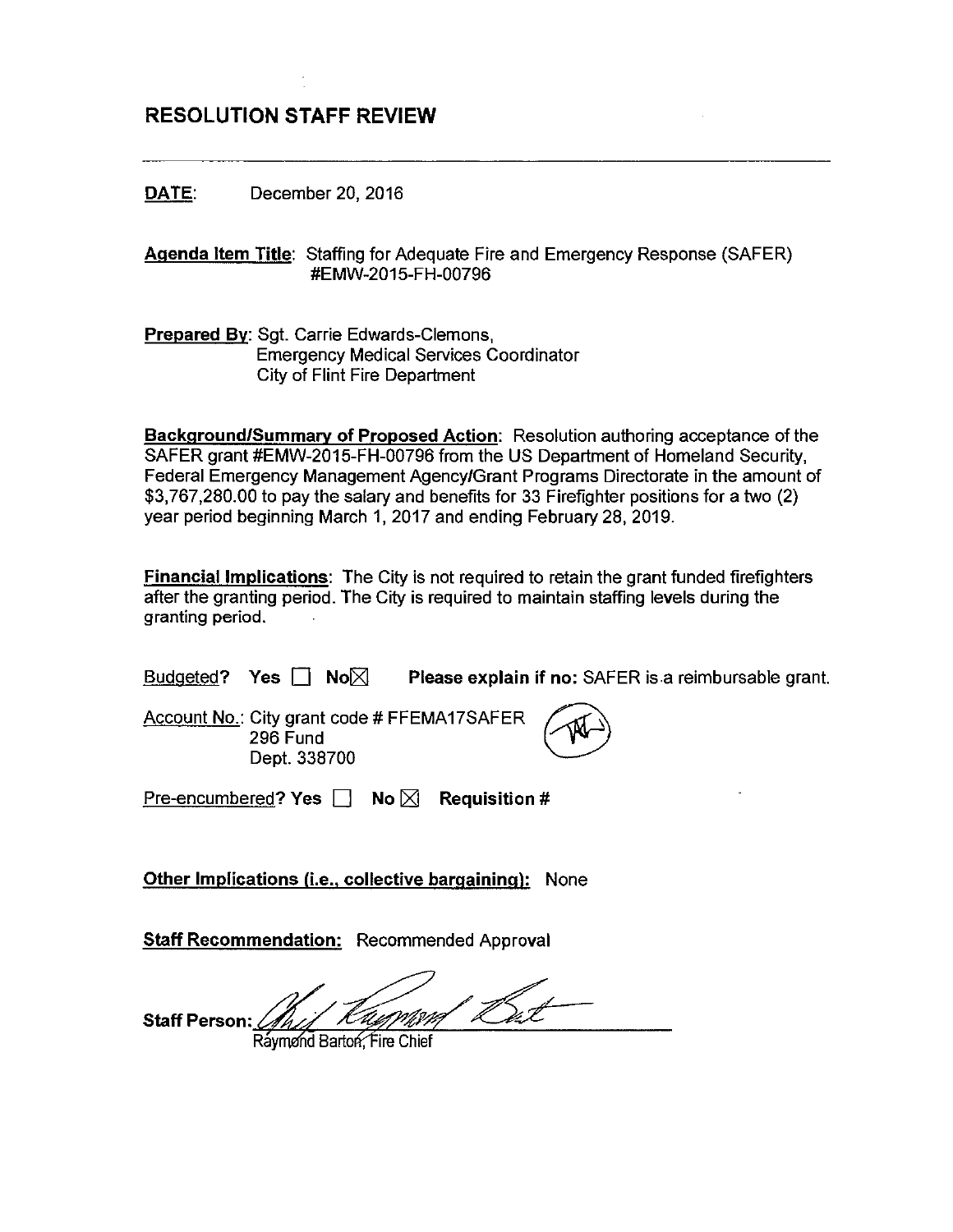#### FEDERAL EMERGENCY MANAGEMENT AGENCY OBLIGATING DOCUMENT FOR AWARDIAMENDMENT

| 1. AGREEMENT NO.<br>EMW-2015-FH-00796                                                                                            | 2. AMENDMENT<br>NO.<br>0                                                                                                                      | 3. RECIPIENT NO.<br>38-6004611 |                                              |                                                                                                                          | 4. TYPE OF<br><b>ACTION</b><br><b>AWARD</b>           | 5. CONTROL NO.<br>WX02376N2016T                    |
|----------------------------------------------------------------------------------------------------------------------------------|-----------------------------------------------------------------------------------------------------------------------------------------------|--------------------------------|----------------------------------------------|--------------------------------------------------------------------------------------------------------------------------|-------------------------------------------------------|----------------------------------------------------|
| 6. RECIPIENT NAME AND<br><b>ADDRESS</b><br>City of Flint Fire Department<br>310 E. Fifth Street<br>Flint<br>Michigan, 48502-1635 | 7. ISSUING OFFICE AND ADDRESS<br>Grant Programs Directorate<br>500 C Street, S.W.<br>Washington DC, 20472<br>POC: Belinda Bedran 202-786-9540 |                                |                                              | 8. PAYMENT OFFICE AND ADDRESS<br>FEMA, Financial Services Branch<br>500 C Street, S.W., Room 723<br>Washington DC, 20472 |                                                       |                                                    |
| 9. NAME OF RECIPIENT<br><b>PROJECT OFFICER</b><br>Carrie Edwards                                                                 | PHONE NO.<br>8107627336X5225                                                                                                                  | Catherine Patterson            |                                              | 10. NAME OF PROJECT COORDINATOR                                                                                          |                                                       | PHONE NO.<br>1-866-274-0960                        |
| 11. EFFECTIVE DATE OF<br>THIS ACTION<br>01-MAR-17                                                                                | 12. METHOD OF<br>PAYMENT<br>SF-270                                                                                                            | Cost Sharing                   | 13. ASSISTANCE ARRANGEMENT                   |                                                                                                                          | 14, PERFORMANCE PERIOD<br>From:01-MAR-17 To:28-FEB-19 |                                                    |
|                                                                                                                                  |                                                                                                                                               |                                |                                              |                                                                                                                          | <b>Budget Period</b><br>From:30-MAR-16 To:01-OCT-16   |                                                    |
| 15. DESCRIPTION OF ACTION<br>a. (Indicate funding data for awards or financial changes)                                          |                                                                                                                                               |                                |                                              |                                                                                                                          |                                                       |                                                    |
| PROGRAM NAME CFDA NO.<br><b>ACRONYM</b>                                                                                          | ACCOUNTING DATA<br>(ACCS CODE)<br>XXXX-XXX-XXXXXXX-XXXXX-<br>XXXX-XXXX-X                                                                      |                                | <b>PRIOR</b><br><b>TOTAL</b><br><b>AWARD</b> | <b>AMOUNT</b><br><b>AWARDED THIS</b><br><b>ACTION</b><br>$+$ OR $($ - $)$                                                | <b>CURRENT</b><br>TOTAL AWARD                         | <b>CUMULATIVE</b><br>NON-<br>FEDERAL<br>COMMITMENT |
| <b>SAFER</b><br>97.083                                                                                                           | 2016-F5-C211-P4310000-<br>4101-D                                                                                                              |                                | <b>SO.00</b>                                 | \$3,767,280.00                                                                                                           | \$3,767,280.00                                        | \$0.00                                             |
| $\sim$ $\sim$ $\sim$ $\sim$ $\sim$<br>.                                                                                          |                                                                                                                                               | <b>TOTALS</b>                  | <b>S0.00</b>                                 | \$3,767,280.00                                                                                                           | \$3,767,280.00                                        | \$0.00                                             |

b, To describe changes other than funding data or financial changes, attach schedule and check here. N!A

16a. FOR NON-DISASTER PROGRAMS: RECIPIENT IS REQUIRED TO SIGN AND RETURN THREE(S) COPIES OF THIS DOCUMENT TO FEMA (See Block 7 for address)  $\overline{\phantom{a}}$  and  $\overline{\phantom{a}}$  and  $\overline{\phantom{a}}$  and  $\overline{\phantom{a}}$  and  $\overline{\phantom{a}}$  and  $\overline{\phantom{a}}$  and  $\overline{\phantom{a}}$  and  $\overline{\phantom{a}}$  and  $\overline{\phantom{a}}$  and  $\overline{\phantom{a}}$  and  $\overline{\phantom{a}}$  and  $\overline{\phantom{a}}$  an

SAFER recipients are not required to sign and return copies of this document. However, recipients should print and keep a copy of this document for their records.

16b. FOR DISASTER PROGRAMS: RECIPIENT IS NOT REQUIRED TO SIGN

 $\sim$ 

 $\cdot$ 

This assistance is subject to terms and conditions attached to this award notice or by incorporated reference in program legislation cited above.

| 17. RECIPIENT SIGNATORY OFFICIAL (Name and Title) | <b>DATE</b> |
|---------------------------------------------------|-------------|
| N/A                                               | NIA         |
| 18. FEMA SIGNATORY OFFICIAL (Name and Title)      | DATE        |
| Rosalie Vega                                      | 29 JUL-16   |

 $\sim$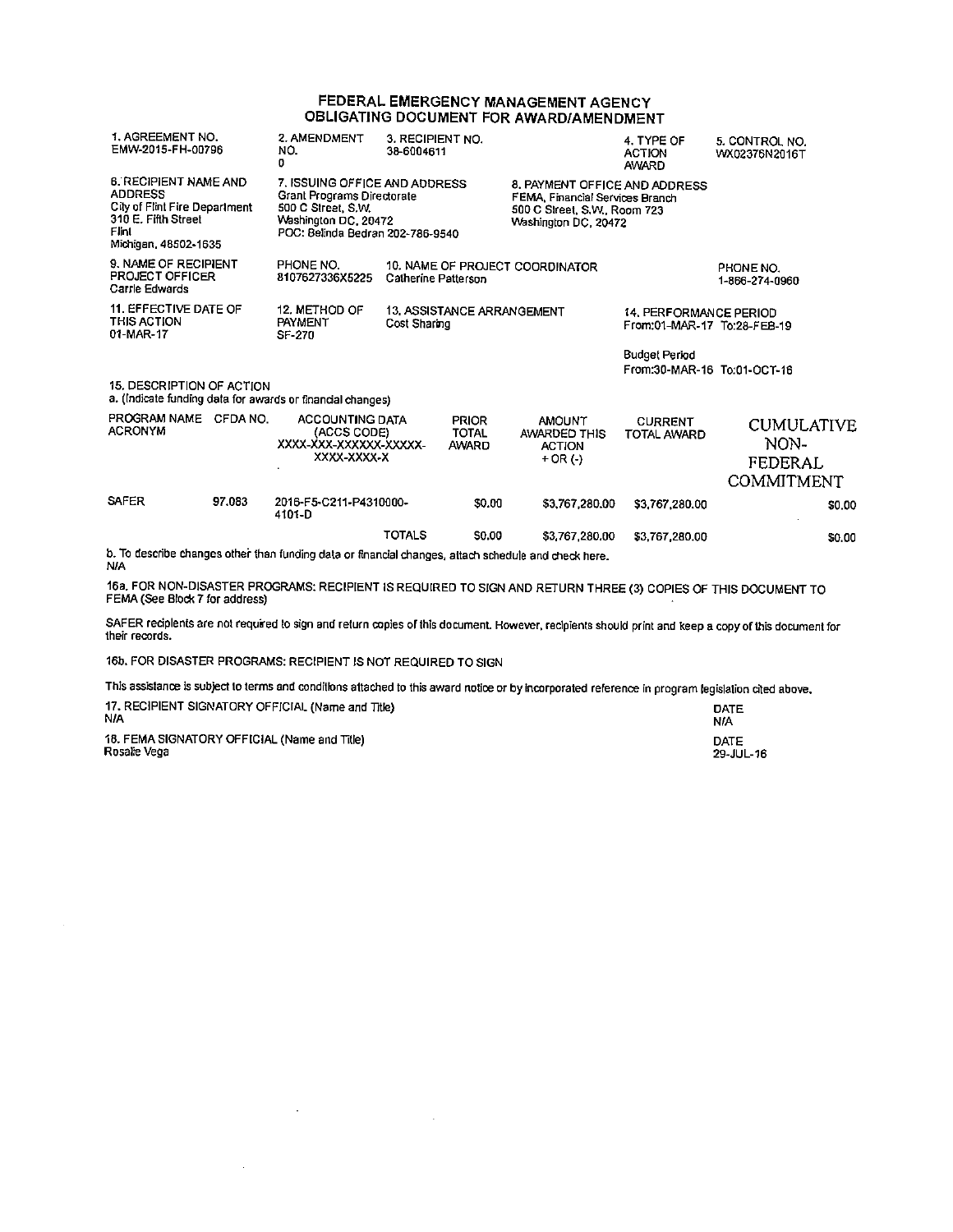#### Summanj Award Memo

#### SUMMARY OF ASSISTANCE ACTION STAFFING FOR ADEQUATE FIRE AND EMERGENCY RESPONSE GRANTS Application

| <b>INSTRUMENT:</b>                  | <b>GRANT</b>                  |
|-------------------------------------|-------------------------------|
| AGREEMENT NUMBER: EMW-2015-FH-00796 |                               |
| <b>GRANTEE:</b>                     | City of Flint Fire Department |
| <b>DUNS NUMBER:</b>                 | 072780067                     |
| AMOUNT:                             | \$3,767,280.00 Hiring         |

Project Description

The purpose of the Staffing for Adequate Fire and Emergency Response Program is to protect the health and safety of the public and firefighting personnel against fire and fire-related hazards.

After careful consideration, FEMA has determined that the recipient's project or projects submitted as part of the recipient's application, and detailed in the project narrative as well as the request details section of the application - including budget information - was consistent with the Staffing for Adequate Fire and Emergency Response Grant program's purpose and worthy of award. The projects approved for funding are indicated by the budget or negotiation comments below. The recipient shall perform the work described in the grant application for the recipient's approved project or projects as itemized in the request details section of the application and further described in the grant application narrative. The content of the approved portions of the application - along with any documents submitted with the recipient's application - are incorporated by reference into the terms of the recipient's award. The recipient may not change or make any material deviations from the approved scope of work outlined in the above referenced sections of the application without prior written approval, via amendment request, from FEMA.

### Period of Performance

01-MAR-17 to 28-FEB-19

### Amount Awarded

The amount of the award is detailed in the attached Obligating Document for Award. The following are the budgeted estimates for object classes for this grant (including Federal share plus recipient match):

Personnel: \$2,071.245.00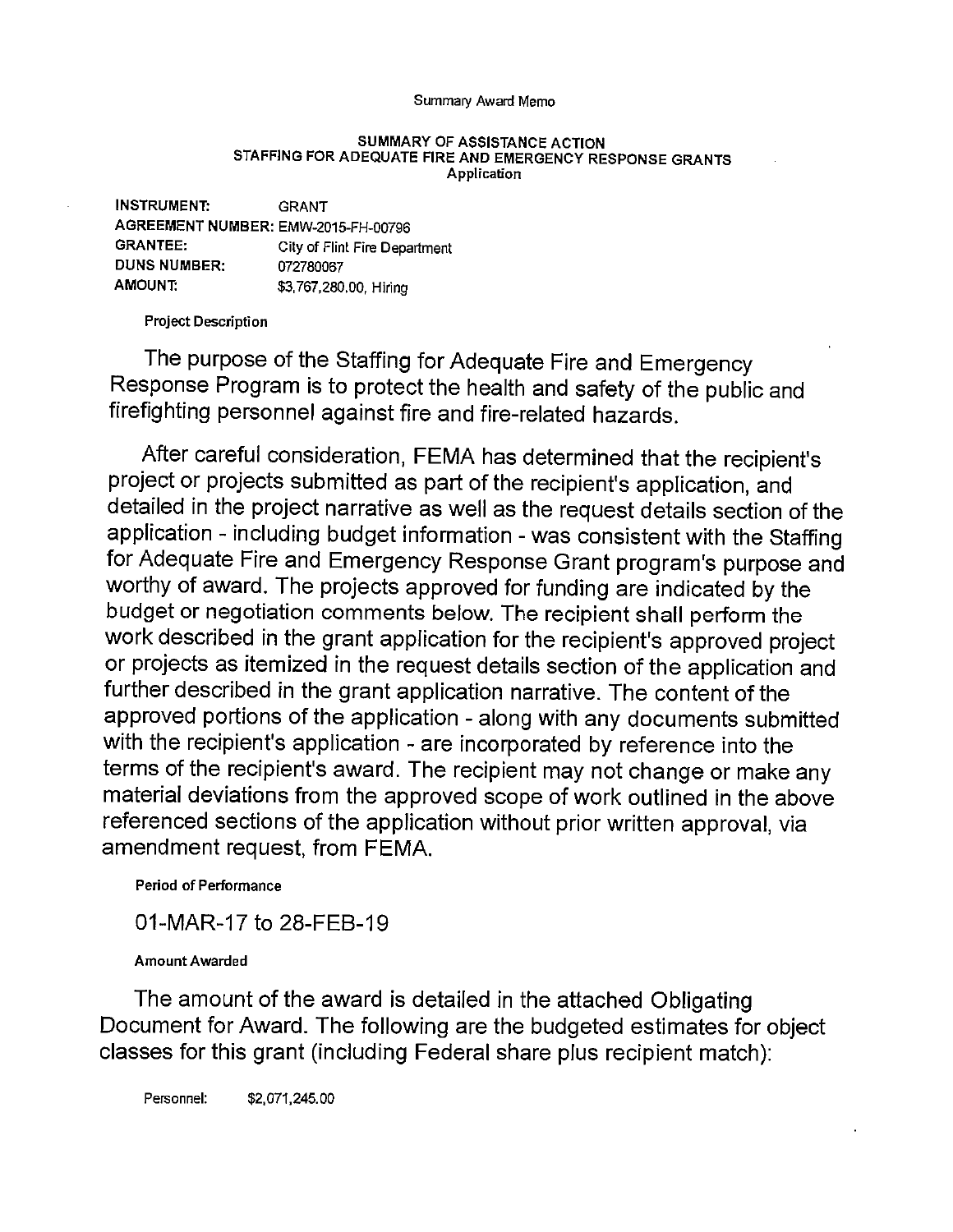| Fringe Benefits  | \$1,696,035.00 |
|------------------|----------------|
| Travel           | \$0.00         |
| Equipment        | \$0.00         |
| <b>Supplies</b>  | \$0.00         |
| Contractual      | \$0.00         |
| Construction     | \$0.00         |
| Other            | \$0.00         |
| Indirect Charges | \$0.00         |
| Total            | \$3,767,280.00 |

### NEGOTIATION COMMENTS IF APPLICABLE (max 8000 Characters)

If you have any questions about your award package, please contact your GPD Grants Management Specialist: Sharon Cargo at Sharon.Cargo@fema.dhs.gov.

### FEMA Officials

Program Officer: The Program Specialist is responsible for the technical monitoring of the stages of work and technical performance of the activities described in the approved grant application. If you have any programmatic questions regarding your grant, please call the AFG Help Desk at 866-274- <sup>0960</sup> to be directed to <sup>a</sup> program specialist.

Grants Assistance Officer: The Assistance Officer is the Federal official responsible for negotiating, administering, and executing all grant business matters. The Officer conducts the final business review of all grant awards and permits the obligation of federal funds. If you have any questions regarding your grant please call ASK-GMD at 866-927-5646 to be directed to <sup>a</sup> Grants Management Specialist.

Grants Operations Poc: The Grants Management Specialist shall be contacted to address all financial and administrative grant business matters for this grant award. If you have any questions regarding your grant please call ASK-GMD at 866-927-5646 to be directed to <sup>a</sup> specialist.

ADDITIONAL REQUIREMENTS (IF APPLICABLE) (max 8000 characters)

If you have any questions about your award package, please contact your GPD Grants Management Specialist: Sharon Cargo at Sharon.Cargo@fema.dhs.gov.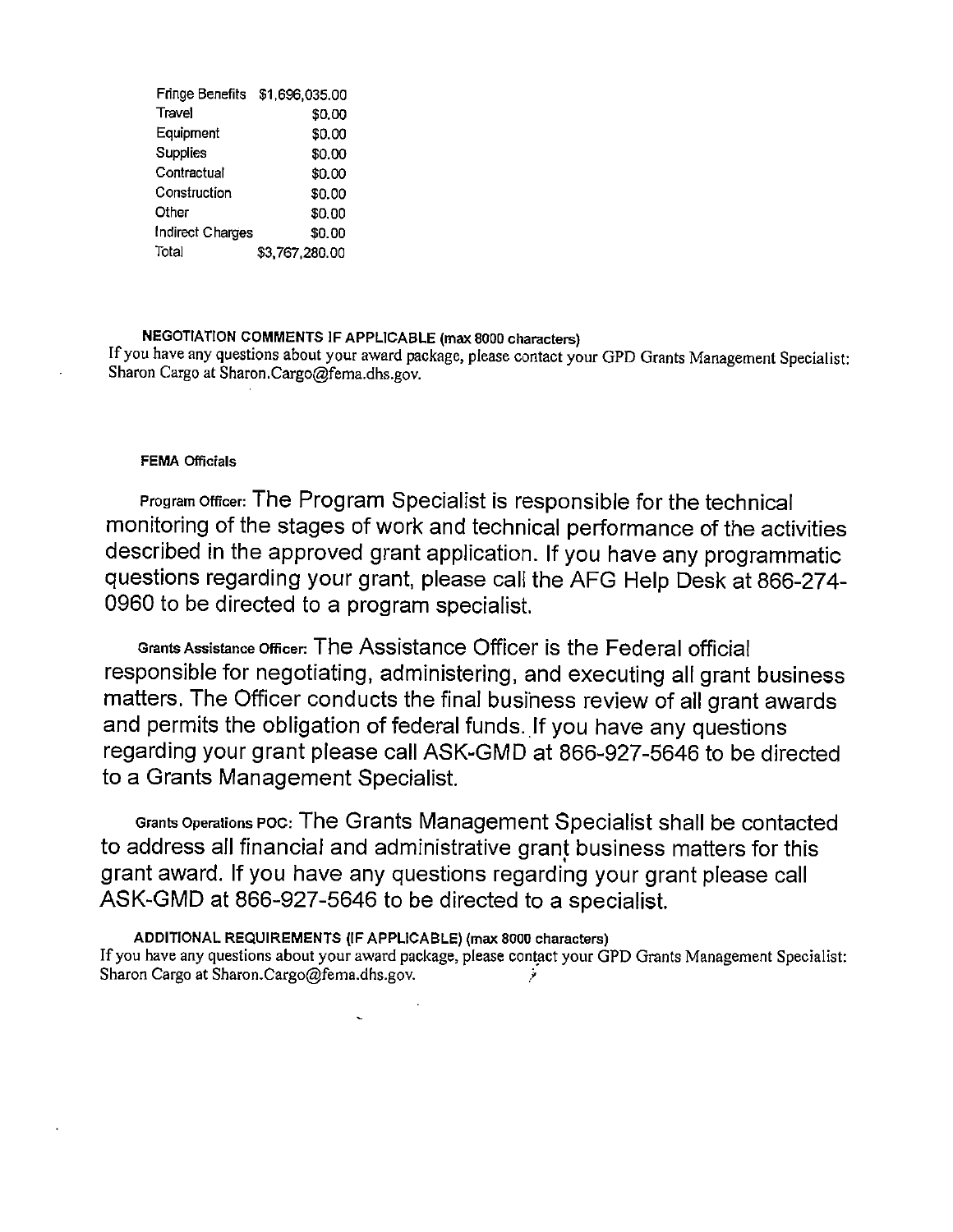Attachment #4

/r/oo!q

RESOLUTION NO.:  $\blacksquare$ 

PRESENTED: January 9, 2017

ADOPTED:

# RESOLUTION TO ACCEPT A GRANT FROM THE CHARLES STEWART MOTT FOUNDATION FOR FINANCIAL RECOVERY TECHNICAL ASSISTANCE

BY THE CITY COUNCIL:

On December 2, 2016, the City of Flint received <sup>a</sup> grant from the Charles Stewart Mott Foundation, in the amount of \$417,199.00, for <sup>a</sup> Financial Recovery Technical Assistance Project for the period of September 1, 2016 through March 31, 2018 (Grant No. 2016-00651); and

This one-time only grant was made in accordance with the following budget: Consulting Services (\$60,000), Economic Development/Rebuilding Flint the Right Way (\$60,000), Grant Writer (\$120,000), Executive Search (\$100,000), and DPW Director-Partial (\$77,199); and

During its regular meeting held January 9, 2017, the Flint City Council made <sup>a</sup> motion to accept these grant dollars from the Charles Stewart Mott Foundation, with the motion passing by <sup>a</sup> vote of 8:0.

IT IS RESOVED, that the Flint City Council accepts grant funds, in the amount of \$417,199.00, from the Charles Stewart Mott Foundation for the purpose of <sup>a</sup> City of Flint Financial Recovery Technical Assistance Project (Grant No. 2016-00651).

Angela Wheeler, Deputy City Attorney David Sabuda, Chief Financial Officer

APPROVED BY CITY COUNCIL: RECEIVERSHIP TRANSITION

Kerry L. Nelson, Council President PRESENTED TO CITY COUNCIL: I - D9- 201' I ADOPTED BY CITY COUNCIL: j-oq~ 201q

APPROVED AS TO FORM: APPROVED AS TO FINANCE:

ADVISORY BOARD: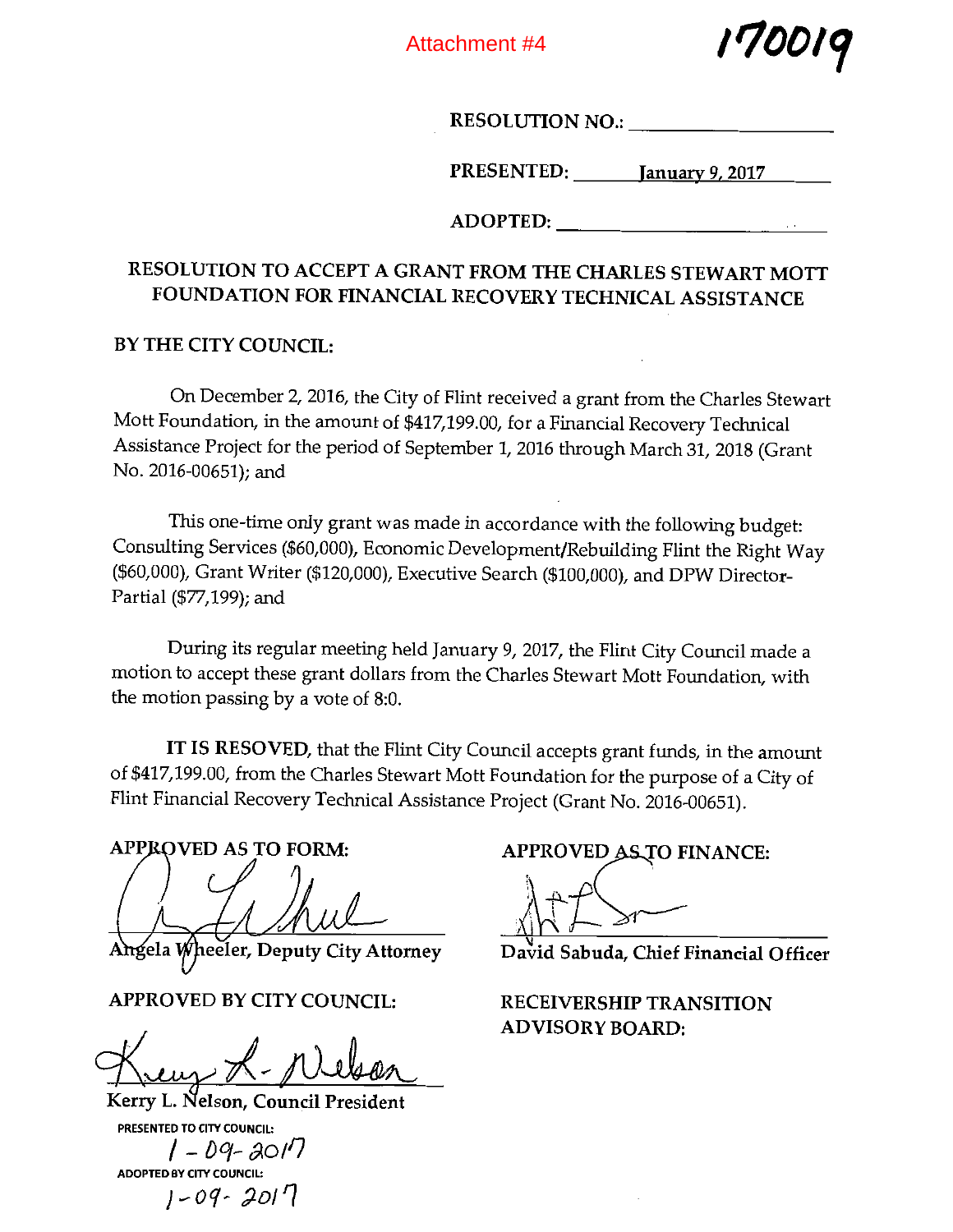Attachment #5



RESOLUTION NO.:

PRESENTED: January 9. 2017

ADOPTED:

# RESOLUTION TO ACCEPT A GRANT FROM THE CHARLES STEWART MOTT FOUNDATION FOR EVENT POLICING AND PUBLIC SAFETY

# BY THE CITY COUNCIL:

On December 2, 2016, the City of Flint received <sup>a</sup> grant from the Charles Stewart Mott Foundation, in the amount of \$125,523.00, for an Event Policing and Public Safety Project, for the period of June 1, 2016 through September 30, 2016 (Grant No. 2013-00398.02); and

This grant was awarded to provide for the cost of police and traffic engineering services for special events held for the general public, as follows: Juneteenth Celebration (\$3,939.92), Flint LGBT Pride Festival (\$8,000), Flint July 4th Festival (\$12,308.40), Buckham Alley Fest (\$300), Genesee County Gospel Festival (\$10,043.60), 35<sup>th</sup> Annual Flint Jazz Festival (\$14,153.58), Back to the Bricks (\$47,509.68), Crim Festival of Races (\$22,617.15), and Bikes on the Bricks (\$6,650.52); and

During its regular meeting held January 9, 2017, the Flint City Council made <sup>a</sup> motion to accept these grant dollars from the Charles Stewart Mott Foundation, with the motion passing by <sup>a</sup> vote of 8:0.

IT IS RESOVED, that the Flint City Council accepts grant funds, in the amount of \$125,523.00, from the Charles Stewart Mott Foundation for the purpose of <sup>a</sup> City of Flint Event Policing and Public Safety Project (Grant No. 2013-00398.02).

APPROVED AS TO FORM:

 $\left(\begin{array}{c} \sqrt{2} & \sqrt{2} \\ \sqrt{2} & \sqrt{2} & \sqrt{2} \\ \sqrt{2} & \sqrt{2} & \sqrt{2} \\ \sqrt{2} & \sqrt{2} & \sqrt{2} & \sqrt{2} \\ \sqrt{2} & \sqrt{2} & \sqrt{2} & \sqrt{2} \\ \sqrt{2} & \sqrt{2} & \sqrt{2} & \sqrt{2} \\ \sqrt{2} & \sqrt{2} & \sqrt{2} & \sqrt{2} \\ \sqrt{2} & \sqrt{2} & \sqrt{2} & \sqrt{2} \\ \sqrt{2} & \sqrt{2} & \sqrt{2} & \sqrt{2} \\ \sqrt{2} & \sqrt{2} & \sqrt{2} & \$ 

Angela Wheeler, Deputy City Attorney

APPROVED BY CITY COUNCIL:

 $K_{up}$  f. Nelser

Kerry L. Nelson, Council President PRESENTED TO CITY COUNCIL:  $1 - 09 - 2017$ ADOPTED BY CITY COUNCIL:<br> $f-Qq-\partial q$ 

APPROVED AS TO FINANCE:

David Sabuda, Chief Financial Officer

RECEIVERSHIP TRANSITION ADVISORY BOARD: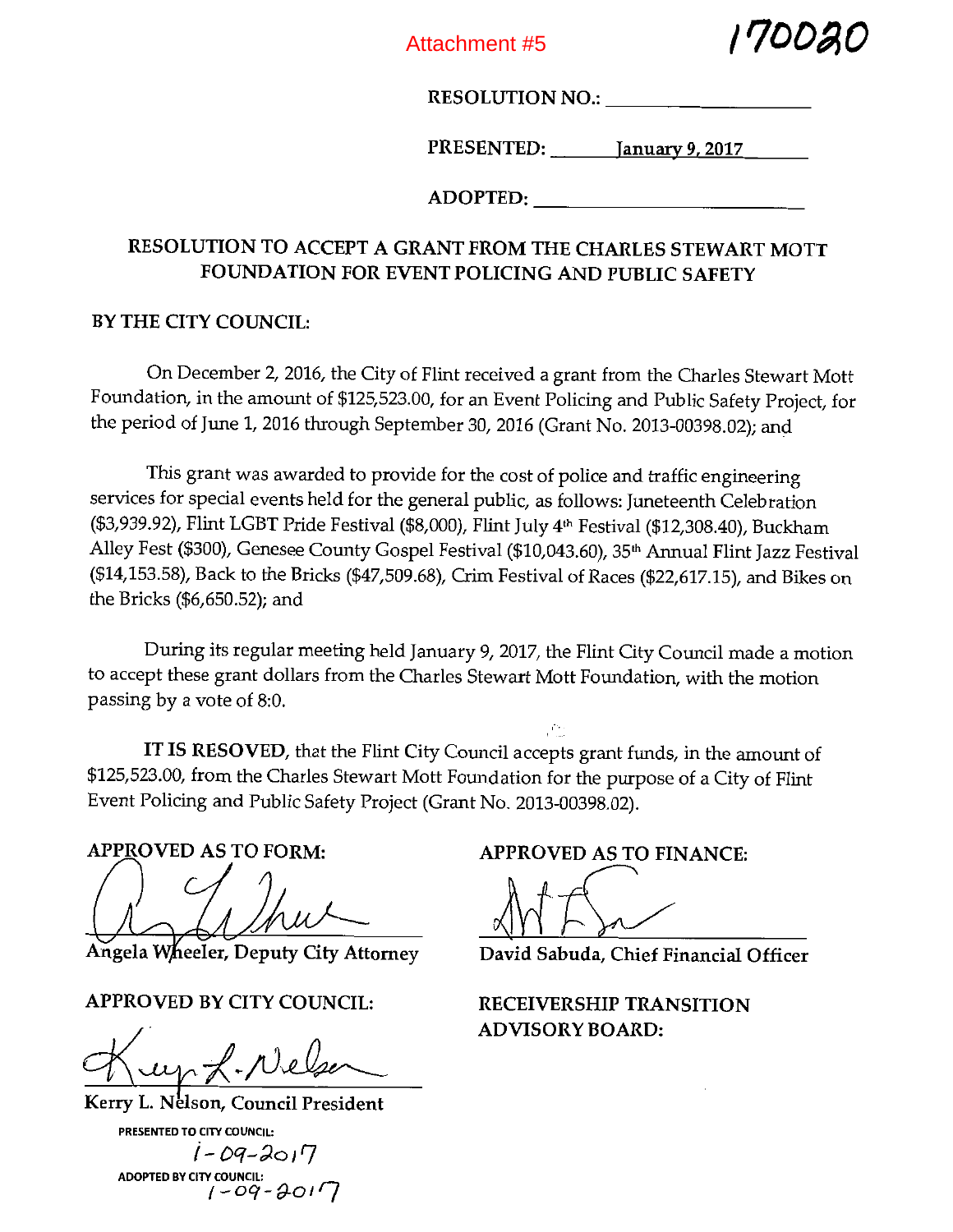## **CITY OF FLINT Position Description**

| Class Title: | Chief Legal Officer   Job Code Number: | NA        |
|--------------|----------------------------------------|-----------|
| Established: | July 2002                              | Appointed |

## **Salary: \$90,000-\$110,000**

## **GENERAL STATEMENT OF DUTIES:**

Performs a variety of complex, high level professional work, serving as the Chief Legal Officer for the City of Flint, directing the management of all legal matters in which the City is interested. Draws up legal documents, advising city officials as to legal rights, obligations, practices and other related phases of applicable local, state or Federal law.

## **SUPERVISION RECEIVED:**

Works under the broad policy guidance of the Mayor or his/her designee. Performance of the Chief Legal Officer is reviewed for effectiveness, through conferences and reports, solely by the Mayor or his/her designee.

## **SUPERVISION EXERCISED:**

Responsible for the direct supervision of professional and support staff as assigned to the Department of Law, as well as the monitoring of outside counsel assigned City of Flint legal work.

## **ESSENTIAL DUTIES AND RESPONSIBILITIES:**

- 1. Provides professional advice to Administration, the City Council and department heads; makes presentations to council, boards, commissions, civic groups and the general public.
- 2. Determines work procedures, prepares work schedules, and expedites workflow; studies and standardizes procedures to improve efficiency and effectiveness of operations.
- 3. Issues written and oral opinions; assigns duties and examines work for exactness, neatness, and conformance to policies and procedures.
- 4. Assures that assigned areas of responsibility are performed within budget; performs cost control activities; monitors revenues and expenditures in assigned area to assure sound fiscal control; prepares annual budget requests.
- 5. Assigns, advises and monitors City of Flint legal work including litigation to inhouse counsel as well as outside counsel as deemed appropriate and in the best interest of the Client, City of Flint.
- 6. Manages research, interviews clients and witnesses, and handles other details in preparation for litigation. Prepares legal briefs, develops strategy, arguments and testimony in preparation for presentation of cases.
- 7. Researches and advises on City Council referrals and a variety of administrative and other municipal issues for the City of Flint.
- 8. Handles specialized litigation, including federal civil rights, condemnation and forfeiture matters, as well as a variety of general litigation.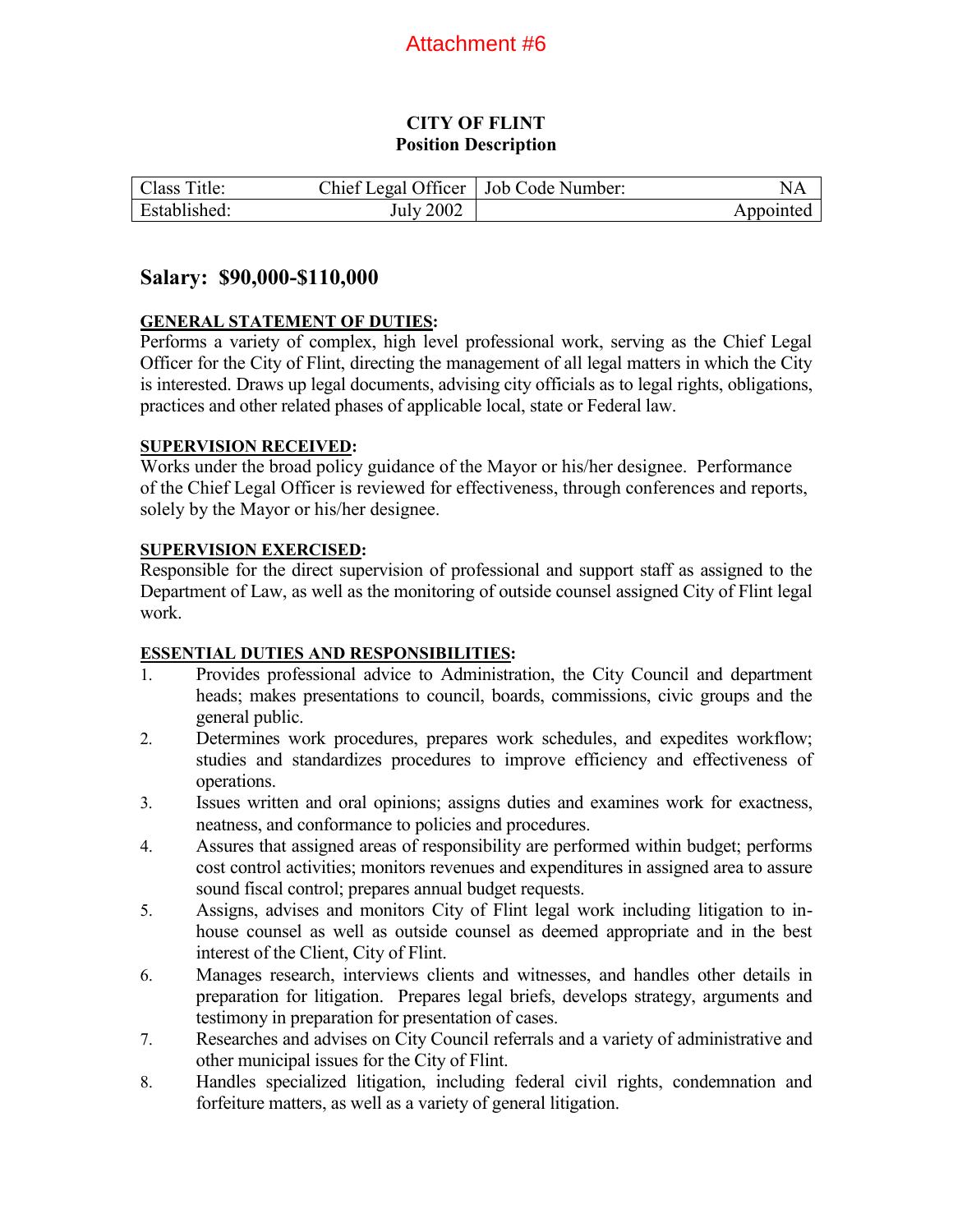9. May develop, implement and provide specialized training as it relates to City policy.

## **Chief Legal Officer – pg. 2**

## **MINIMUM ENTRANCE REQUIREMENTS:**

- A. Bachelor's Degree, graduation from an accredited law school with a Juris Doctorate degree in law.
- B. Minimum of six (6) years of increasingly complex litigation experience in federal and state courts.
- C. Legal office administrative experience including a minimum of three (3) years supervisory experience of professional and support staff.
- D. A minimum of eight (8) years working as an attorney in a municipal law office.
- E. Working knowledge of municipal law. Experience in addressing municipal issues, including but not limited to civil rights, discrimination, employment and personal injury.
- F. Ability to prepare and analyze comprehensive legal documents and to carry out assigned projects to their completion.
- G. Ability to communicate effectively verbally and in writing.
- H. Ability to establish and maintain effective working relationships with employees, city officials, the court system, and the general public; ability to efficiently and effectively litigate violations of the law.

## **NECESSARY SPECIAL REQUIREMENTS:**

- A license to practice law in the State of Michigan.
- Member in good standing of the State of Michigan Bar Association.
- Valid State of Michigan driver's license.
- Member of Genesee County Bar Association.

## **PHYSICAL DEMANDS:**

While performing the duties of this job, the employee is frequently required to sit and talk or hear. The employee is occasionally required to walk; use hands to finger, handle, or feel objects, tools, or controls; and reach with hands and arms.

The employee must occasionally lift and/or move up to 10 pounds. Specific vision abilities required by this job include close vision and the ability to adjust focus.

> **Classification History:**  Established: July 2002

**The job description does not constitute an employment agreement between the employer and employee and is subject to change by the employer as the needs of the employer and requirements of the job change**.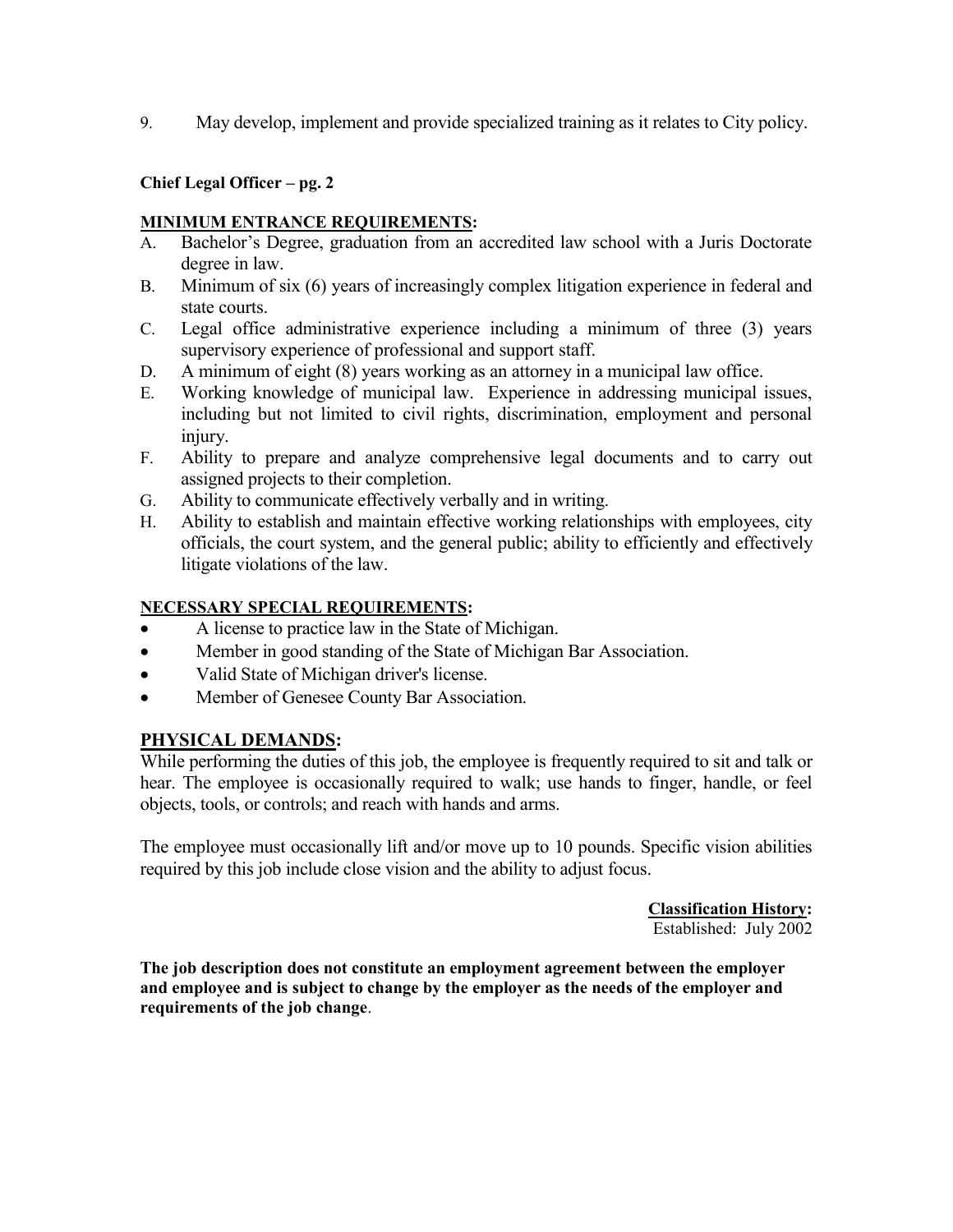

**Position Description** 

| <b>Director of Department of Public Works</b> | Salary: \$145,000-\$155,000 |
|-----------------------------------------------|-----------------------------|
|                                               |                             |
| Established: July 1, 2014                     | <b>Appointed</b>            |

## **Position Summary**

Under the supervision of the City Administrator, the Director of the Department of Public Works is responsible for performing executive level administration, supervisory and technical work in directing the activities of a full-service public works department which includes transportation, sanitation, and utilities/water services. The department employs 167 FTE & PTE's.

## **Essential job functions include, but are not limited to:**

- Plans, organizes and directs all aspects of departmental operations ensuring safety, quality and efficiency. Develops, recommends and implements departmental policies and procedures, internal controls, and departmental goals and objectives in accordance with departmental needs, legal requirements and the city's overall strategic plan.
- Evaluate the need for and develop plans, schedules and cost estimates for long-range capital improvement programs and maintenance of public facilities.
- Represents the City and Public Works Department in meetings with public officials, other public agencies and civic groups in order to coordinate, develop and implement projects and programs.
- Maintains departmental awareness of state-of-the-art developments in management and fields of Public Works operations.
- Monitors development related to designated services areas, evaluates their impact on City operations and implements policy and procedure improvements.
- Monitors existing methods and procedures, making recommendations for increased efficiencies and cost effectiveness
- **Ensures that utility systems and facilities meet State and EPA requirements.**
- Resolves citizen complaints regarding delivery of departmental services.
- Supervises personnel, evaluates performance and oversees training and professional development.
- Selects and procures equipment and materials as needed in accordance with capital improvement plans and approved budgets.
- Prepares and maintains appropriate records and reports as required.
- Demonstrates continuous effort to improve operations, streamline work processes and work cooperatively and jointly to provide quality customer service.
- Performs other duties as determined by the City Administrator.